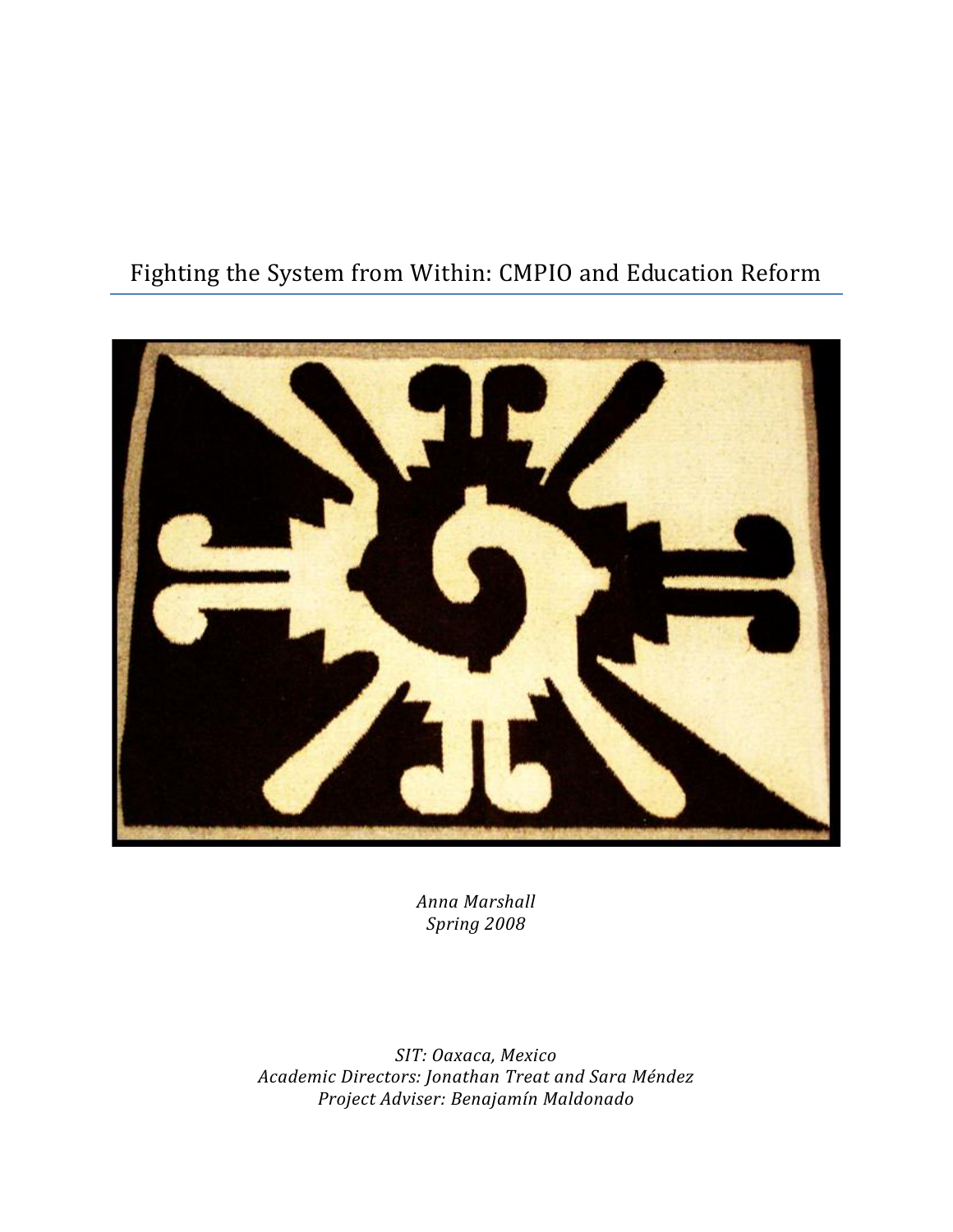# *Table of Contents*

| Abstract                                    |    |
|---------------------------------------------|----|
| Preface                                     | 3  |
| Introduction                                | 4  |
| Ch. 1: The CMPIO                            | 12 |
| Ch. 2: CMPIO Teachers United for Change     | 19 |
| Ch. 3: Nidos de Lengua                      | 20 |
| Ch. 4: Curso de Inducción para los Docentes | 28 |
| Ch. 5: Conclusion                           | 31 |
| Acknowledgements                            | 32 |
| References                                  | 33 |
| Bibliography                                | 34 |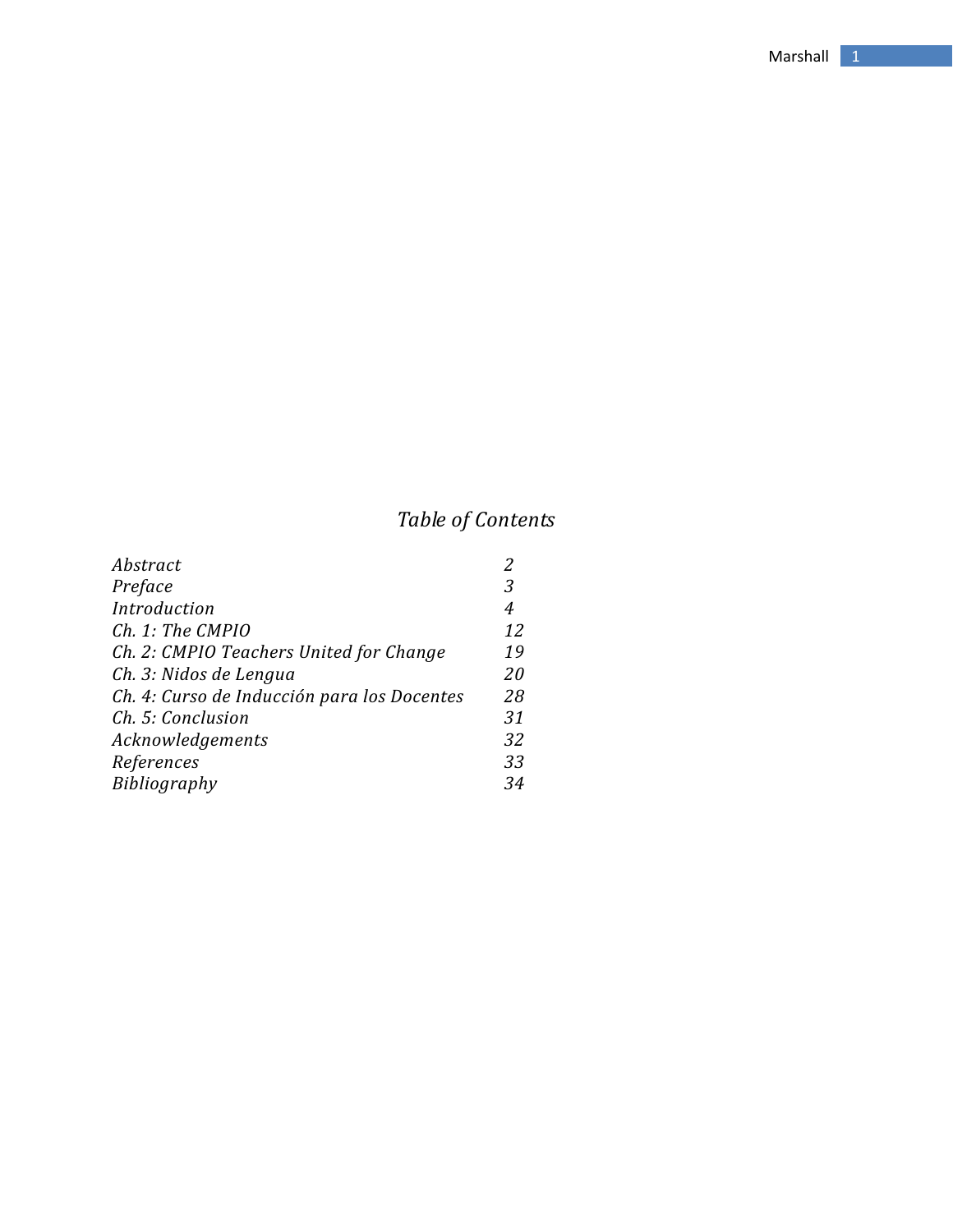#### **ABSTRACT**

The current system of public education in Oaxaca is riddled with problems too numerous to list here. There is an obvious need for reform or for a new system all together. The argument presented in this paper is that the latter is not a feasible option for most in Oaxaca, especially for rural indigenous communities. For reasons explained throughout this study, it is necessary to work within the present confines of the existing education system in order to make significant improvements in the quality of education for these communities. Many activists seek to reject "the system" all together, but this paper not only presents a case study of how one organization has managed to make change from *within* this system but also argues that this approach is the only realistic possibility.

I worked with the *Coalición de Maestros y Promotores Indígenas de Oaxaca* (CMPIO), a multi‐ faceted organization whose mission is to improve education in indigenous communities. In addition to reporting to the State Institute of Public Education in Oaxaca (a government institution), CMPIO is actively involved in the National Union of Education Workers and maintains a separate identity as a non‐ governmental organization. These three divisions of CMPIO grant it maximum flexibility to fight for the educative rights of all indigenous children. The State pays its bills, the union fights for its concerns, and the NGO grants it the independence needed to develop its own innovative alternatives.

My research methods included both formal and informal interviews with various workers at CMPIO. I regularly attended d pedagogical meetings and workshops that they hosted. I also once accompanied two CMPIO pedagogues on a trip to a Chinanteco pueblo in order to observe first‐hand the current state of education in a typical indigenous community. Background information was obtained from secondary sources and casual conversations with Benjamín Maldonado, who was an invaluable adviser to this investigation. He is a resident anthropologist of Oaxaca and an expert on indigenous affairs in the state. His impressive experience as a researcher includes collaborative efforts with the *Instituto Nacional de Antropología e Historia*, the *Secretaría de Asuntos Indígenas del Gobierno del Estado*, and the *Centro de Encuentros y Diálogos Interculturales*. In the past, he has also served as an adviser to CMPIO.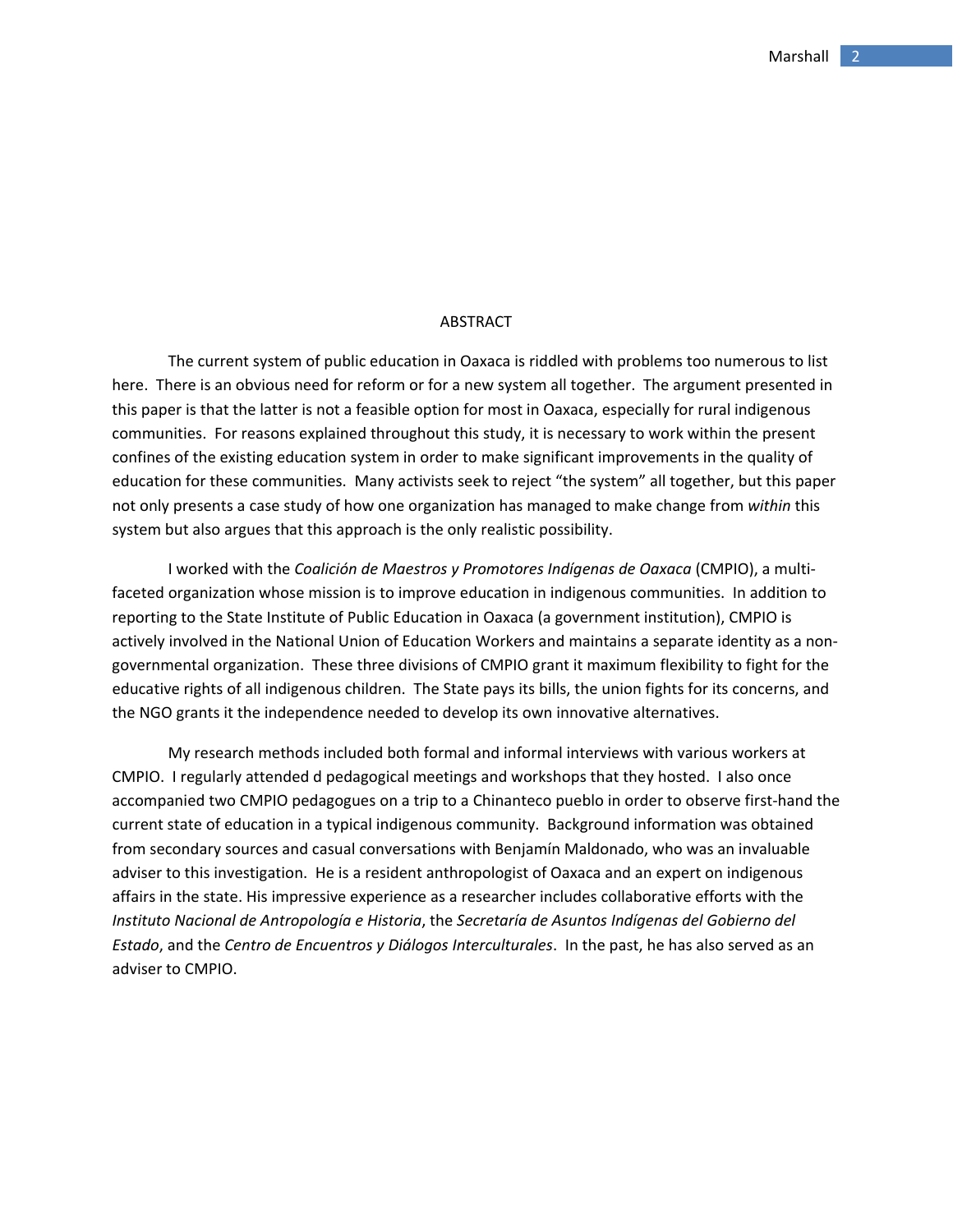*Education either functions as an instrument which is used to facilitate integration of the younger generation into the logic of the present system and bring about conformity, or it becomes the practice of freedom, the means by which men and women deal critically and creatively with reality and discover how to participate in the transformation of their world. – Paulo Freire<sup>i</sup>*

## PREFACE

For the past two and a half months, I have listened to the leaders of many non‐governmental organizations, social movements, and other grassroots entities that are seeking to make change in Oaxaca. Some have fought for human rights, others to protect the environment, but what has interested me most is the struggle for better education. There are so many problems inherent in the present public education system– lack of funds, lack of teachers, lack of schools, just to name a few – that it may seem easier to work outside of the system than to try to change it. In fact, that is what many private schools in Oaxaca have chosen to do. This evasion, however, is clearly not a solution within reach of everyone, especially for children living in rural indigenous communities. The Coalition of Indigenous Teachers and Promoters in Oaxaca (CMPIO) has proposed another alternative – to work within the existing education system to make it both more accessible and more accountable to the needs of the marginalized. Indigenous children need better schools with better trained teachers, but their greatest need is access to an education that works within the values and customs of their own community. This type of community‐focused learning is best expressed by the Spanish term, *comunalidad.* Through contextualized teaching, CMPIO hopes to make education in indigenous communities not only meaningful but useful.

It is widely assumed that there are only two sources of social change – that which comes from above (big business, government institutions, etc) and that which comes from below (grassroots organizations and social movements), but CMPIO has found an effective compromise between the two.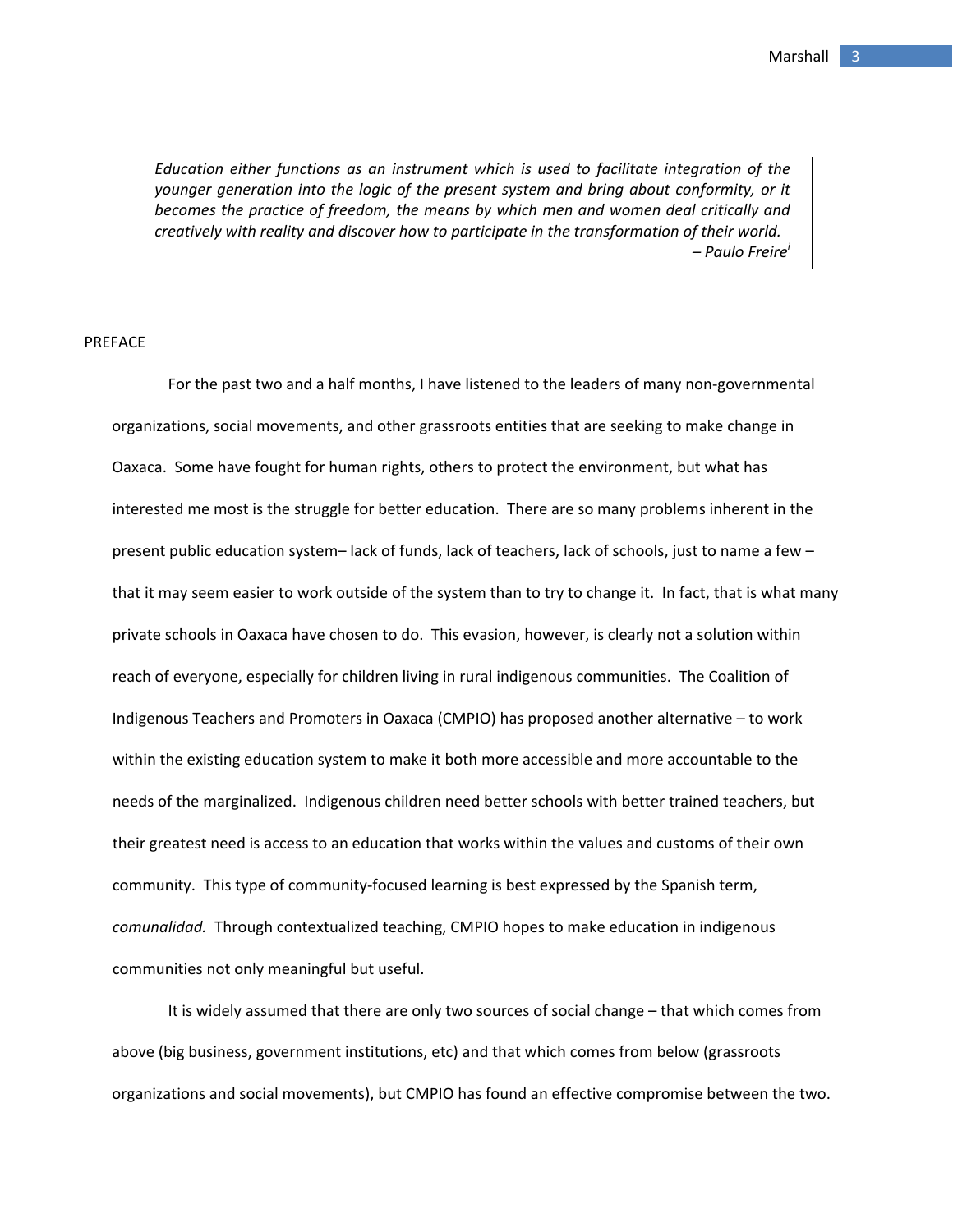It is dually grassroots and governmental. The objective of this paper is to present a case study of how CMPIO's double identity has allowed it to work within the constraints of the system in order to change that system from within. The majority of the information for this investigation came from actively observing CMPIO's various meetings and activities, including a two‐day workshop on language nests and a trip to a Chinanteco pueblo in order to observe first-hand the current state of education in a typical indigenous community. I also conducted several formal interviews with different leaders of the coalition. Other information came from informal interviews and secondary sources.

### INTRODUCTION

Institutionalized education has historically been a repressive force that has in some cases come dangerously close to eradicating entire indigenous cultures. Out of all the impositions forced on the indigenous peoples of Oaxaca, the homogenization of local cultures to meet globally accepted economic and cultural standards has caused the most harm. This reductionist trend derives from a systemic progression towards modernization, globalization, and other such "zation" words that inevitably cause harm when the interests of local communities are left out of the picture. The devaluation of indigenous culture is nothing new in Mexico. Since the advent of the Spanish conquest, one of the main functions of state institutions has been the *castellanización* of indigenous populations. Public education was and is the most effective government tool used to stamp out indigenous languages and customs, all for the purpose of propagating some "nationalistic" identity. In other words, this imposition of "Mexican" monoculture in many communities has truly equated to a sort of ethnocide. It has become increasingly obvious that there is a great need to resist these forces of cultural homogenization in order to preserve a diversity of cultural identities. One of the first targets of reform should be education.

## **Today's Education**

The general quality of Mexican public education should be described as nothing more than abysmally low. According to one study by the Programme for International Student Assessment, only 0.3 percent of Mexican students appear ready to compete in a global world.<sup>[ii](#page-35-0)</sup> What is worse, the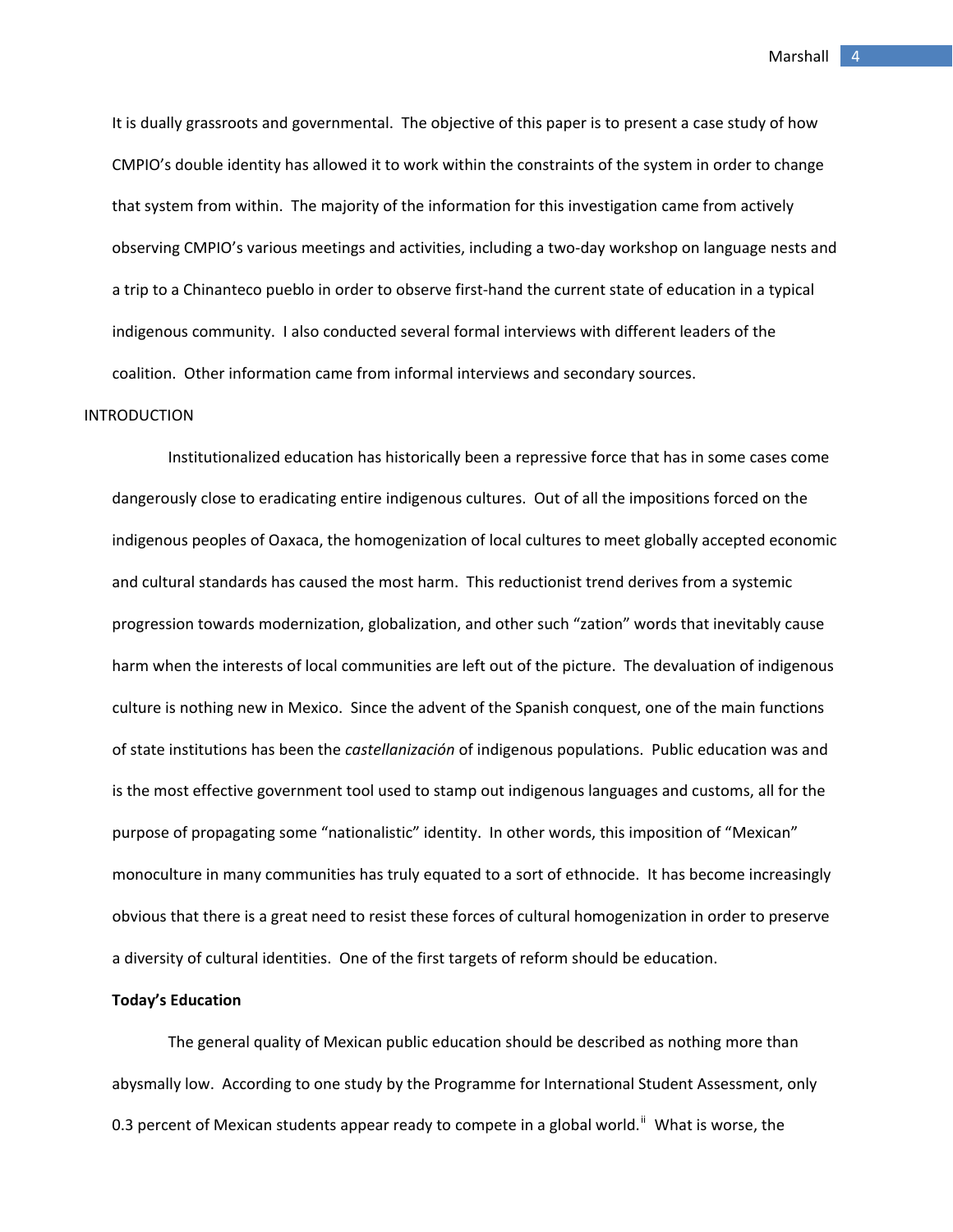number of primary school children abandoning their studies for the job market is steadily growing. " Less than 23 percent of youth between the ages of 19 and 23 complete some level of higher education. <sup>[iv](#page-35-1)</sup> Such is the state of education at the national level, but the local picture in Oaxaca is far worse. Over the past few decades, Oaxacan students have consistently placed in the bottom three states academically. Many Oaxacan communities lack such basic necessities as school breakfasts and well‐ constructed schools. One CMPIO worker criticizes the government for not providing sufficient resources for education, an explicit obligation under the Mexican constitution. According to him, the government is quick to make commitments to education, but rarely are they fulfilled. "It is total discourse, because the reality is something else. There are communities that do not have roads or medical services, much less schools."

There are many factors that have lead to the current educational impasse, among them a lack of effective leadership, a scarcity of funds, and an inadequately diverse curriculum. In terms of leadership, the education system has been pulled in every direction by various dissenting factions within the National Union of Education Workers (*Sindicato Nacional de Trabajadores de la Educación* or SNTE).[1](#page-5-0) The competition between Oaxaca's two competing factions, Sections 22 and 59, has managed to siphon attention away from the needs of the students in favor of the needs of the teachers, themselves. Teachers from both sections, especially from Section 22, have spent numerous hours away from their classrooms, so much so that some have been accused of abandoning their students for personal interests.  $^{2}$  $^{2}$  $^{2}$  True or not, the fact remains that union leaders at the national level have failed to reign its many moving parts in order to address the many problems within the education system itself.

<span id="page-5-0"></span><sup>&</sup>lt;sup>1</sup> The National Education Workers Union (SNTE) of Mexico has over 950,000 members, making it the largest trade union in Lain America. When it formed in 1949, it was closely linked with the Institutional Revolutionary Party (PRI), but in the late 1970's and early 1980's it underwent structural reforms to insure a more democratic management. Today, the SNTE is composed of sections located geographically throughout the country. The current leader, Elba Esther Gordillo, has been in charge since 1989. Because of the influence she has been able to maintain over each president during her tenure, many believe she is the most powerful woman in Mexico.

<span id="page-5-1"></span> $2$  Section 22, nationally recognized as part of the SNTE, has been at the forefront of educational reform in Oaxaca for decades. When they aligned with the APPO in 2006 and abandoned their classrooms to strike, some teachers left Section 22 to return to their teaching. Those who chose to defect created Section 59 with government backing. To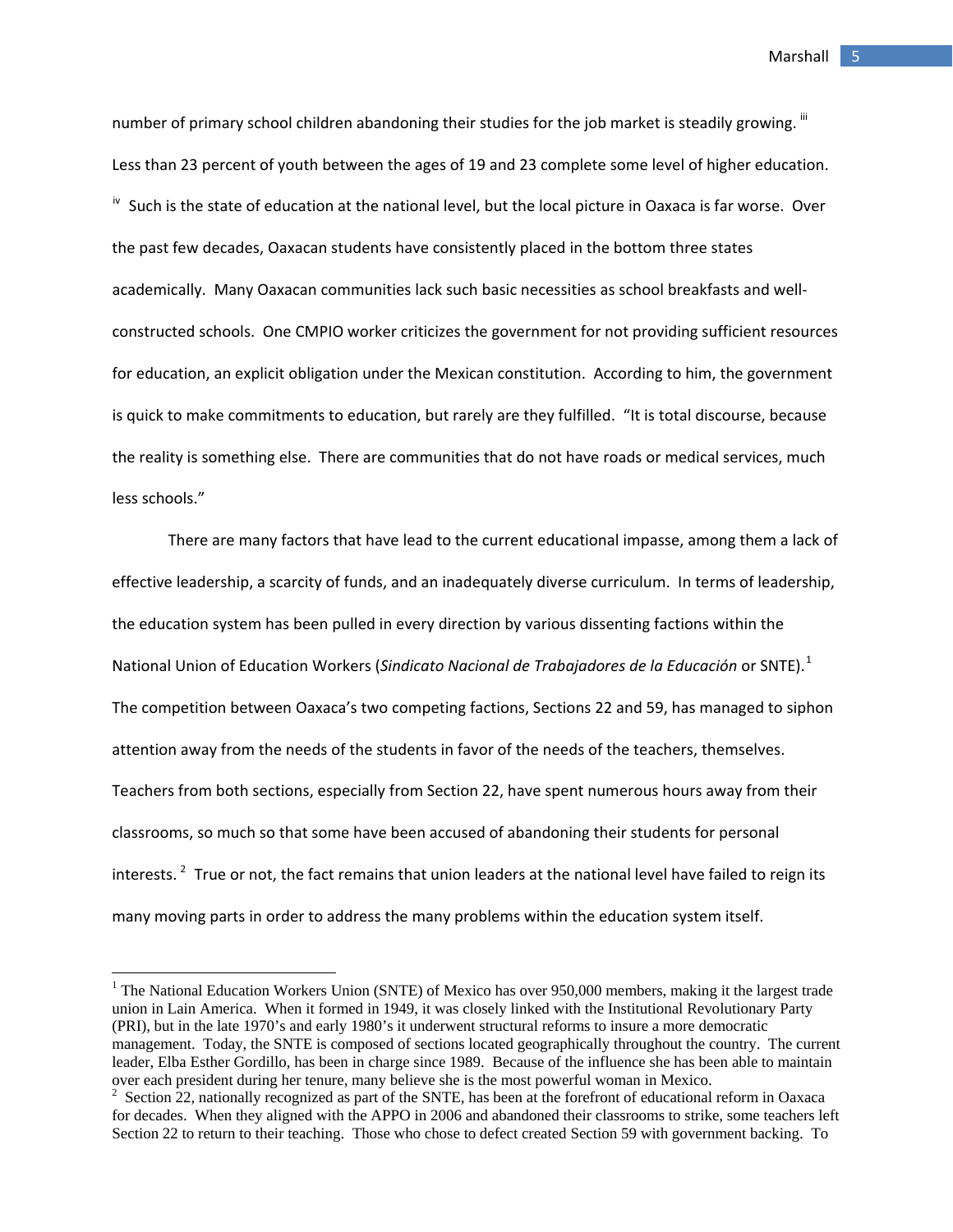Another problem is a lack of funding. For the year 2008, the State Institute of Public Education in Oaxaca (*Instituto Estatal de Educación Pública de Oaxaca* or IEEPO) [3](#page-6-0) expects a deficit of 3 billion pesos (about \$286,000,000 USD). <sup>[v](#page-35-1)</sup> Right now, families must chip in a "voluntary donation" in order for their students to enjoy such basic luxuries as photocopies and electricity. Many families, especially those in indigenous or *campesino* communities, can barely even afford to allow their sons or daughters to attend class when those children could be earning money, much less some additional cost. A feebly led and poorly funded education system are strong contributing factors to the current situation in Oaxaca, but the greatest cause of academic underperformance here is actually what is being taught.

Students in Oaxaca, especially those from small, indigenous communities, have historically been denied access to an education designed to fortify their own cultural practices and, in many cases, their own native languages. The root of the problem is the standardized curriculum imposed year after year by the Secretary of Public Education (*Secretaría de la Educación Pública* or SEP), an institution infamous for overlooking important regional differences. The educational needs of students in Mexico City are not the same as those in indigenous and *campesino* communities in Oaxaca. This fact becomes exceedingly clear when students speak a different language than the one in which their textbooks were written. One of the greatest unmet needs in Oaxaca today is community-based education. Traditional, institutionalized education has failed to recognize the diverse population of students for which it was meant to serve. For that reason, small communities across the state are reclaiming control over their children's education, something they first lost long ago to the Spanish and again more recently to the Mexican government. A new philosophy has taken root: *comunalidad*.

## **The Concept of** *Comunalidad*

<u> Andrewski politika (za obrazu pod predsjednika u predsjednika u predsjednika u predsjednika (za obrazu pod p</u>

this day, members of Section 22 see Section 59 as nothing but a government tactic to stifle the teachers' movement. Section 59 has never been officially recognized by the SNTE.

<span id="page-6-0"></span> $3 \text{ In } 1992$ , when the federal government transferred the responsibility for providing for basic education to the states, the IEEPO became the operative educational institution in Oaxaca. Today, it is in charge of the state budget for public education.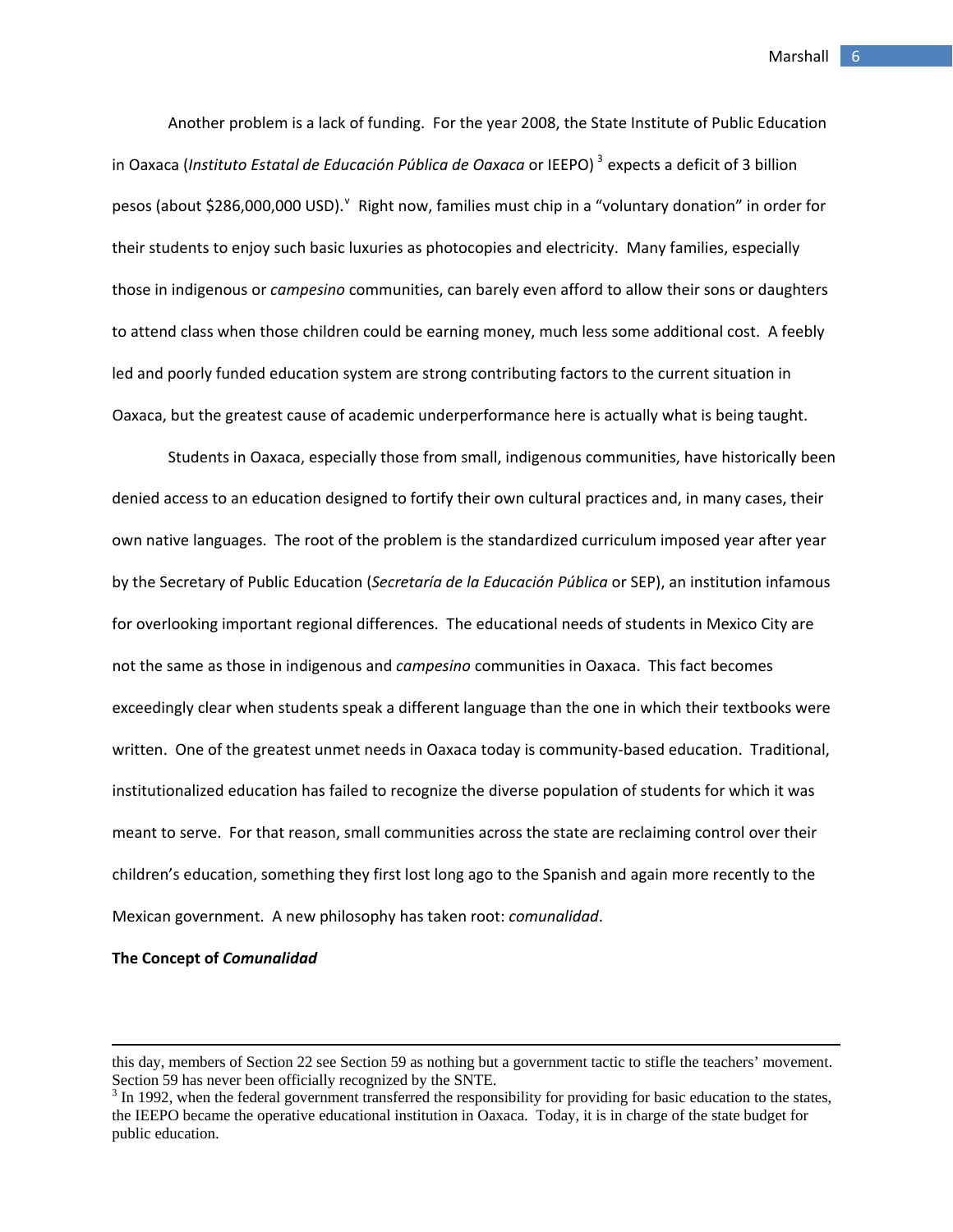To find out more about the ideas behind *comunalidad*, I spoke with Benjamín Maldonado, a local anthropologist who has published much on the topic. In his lengthy article, *Los Indios en las Aulas (Indians in the Classrooms)*, he had described *comunalidad* as "the essence of being Indian, as expressed both through the desire to be collective and through conceiving of both life and governance in this manner."<sup>[vi](#page-35-1)</sup> In our discussions, he told me the term *comunalidad* is fittingly Oaxacan. Its rough translation into English is *communality*, but there is no real English term that entirely captures the all that *comunalidad* implies. According to Juan José Rendón, *comunalidad* is made up of four central elements (territory, work, power, and celebrations) and many complementary elements (language, religion, traditional knowledge, etc). Vii For example, most indigenous lands are owned communally. Work responsibilities are shared and are normally unpaid. Power is held collectively in the hands of each member of the community, and decisions are made by a process of consensus. Even during parties and celebrations, all are invited to take part.

In other words, almost all aspects of life in indigenous communities are collective. Each member has certain duties to fulfill to help the community prosper. Benjamín stressed, however, that participation in indigenous society is considered to be more voluntary than obligatory. I later found this sentiment echoed in one of his books. He writes,

Here is a synthesized idea of *comunalidad*: as part of *comunalidad*, indigenous people express a desire to be part of the community, a desire which is not simply out of obligation. It is a feeling of belonging: to fit in is to belong to something that is their own; being a real and symbolic element of a community means being part of *all* that is that community; part of *comunalidad* implies an expression and recognition of belonging to a general collective.<sup>[viii](#page-35-1)</sup>

For an indigenous person, culture is not only an inheritance but a treasured identity to be *chosen* above all other forms of identity. *Comunalidad* encompasses more than how a community identifies itself, however. It is also how a community *functions*. Benjamín's same book reads, "*Comunalidad* is a way to name and to understand Indian collectivism. It is more than a fondness for that which is communal; it is, in reality, the structural composition of indigenous villages. It is the logic within which the social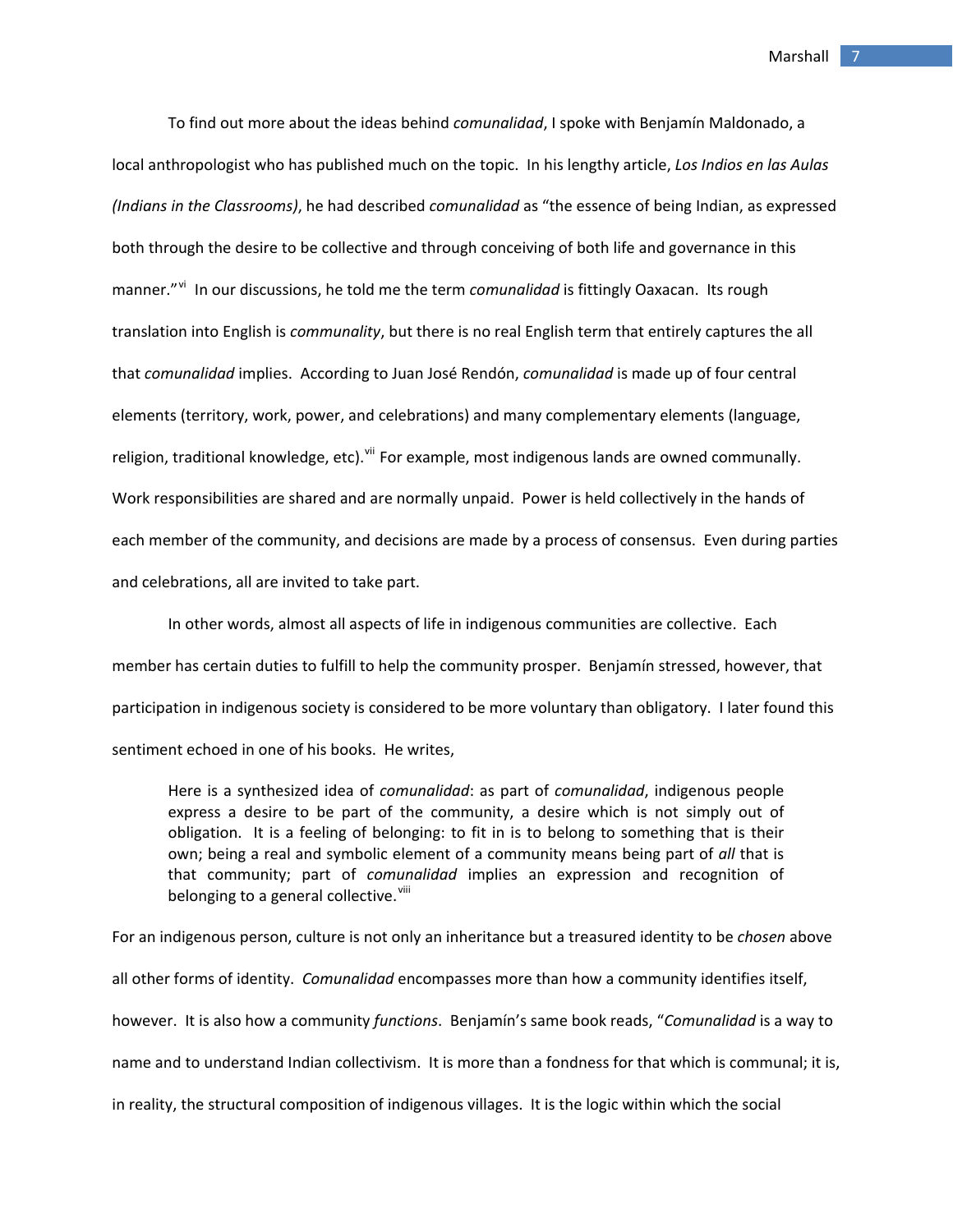structure functions, and it is the form within which social life is defined and articulated."<sup>[ix](#page-35-1)</sup> In short, there can be no community without *comunalidad.*

## *Comunalidad* and Education

One of the expressed goals of CMPIO is the *comunalización* of education. It is the process of incorporating the local knowledge, customs, and language of a community into the classroom in order to help students draw meaningful relations between the material being taught and their daily experiences. In the words of one indigenous person, *comunalidad* supports "an education that is in our own hands, guided by our own decisions in our own languages. It is in accordance with our own traditions, grounded in the community and structured in accordance with our own concepts of space and time. It is led by advisors that we, ourselves, have chosen."<sup>[x](#page-35-1)</sup> A movement towards comunalidad in education would revitalize a community's own traditions by fostering an appreciation and understanding of them in the classroom. Unfortunately, the prevailing trend is for schools to teach

| Ti bia' nachudé nexhe' lade chupa | La distancia más corta entre   | The shortest distance            |
|-----------------------------------|--------------------------------|----------------------------------|
| Laa nga naca ti bixidu'.          | dos cuerpos                    | between two bodies               |
| Ti bia' dxandipe'nayúlaxhaata',   | es un beso.                    | is a kiss.                       |
| Laa nga quendausiaanda'.          | La más larga,                  | The longest,                     |
| Biá'si galahui'cani               | el olvido.                     | the forgotten.                   |
| Zuhuaa guendarietenala'dxi'.      | El punto medio es el recuerdo. | The middle point is remembrance. |

*Poem originally written in Zapotec from the Istmo de Tehuantepec by Enedino Jiménez. I have translated it into English.*

curricula that are, for all intensive purposes, completely unconnected to the daily realities of a community. Gustavo Manzano Sosa, a member of the pedagogical committee at CMPIO, described to me the great need to bridge this gap. "You should not make a separation between the school and the community, which is what is happening now. The school teaches one thing, and in the community they teach another. A Mexican boy that finishes school and is left alone in a community will be lost, because he did not learn to live alone there. A boy that does not study but that has always lived in his pueblo will end up learning more, because from that same place he learns to value being alone."

## *Important Laws on the Books*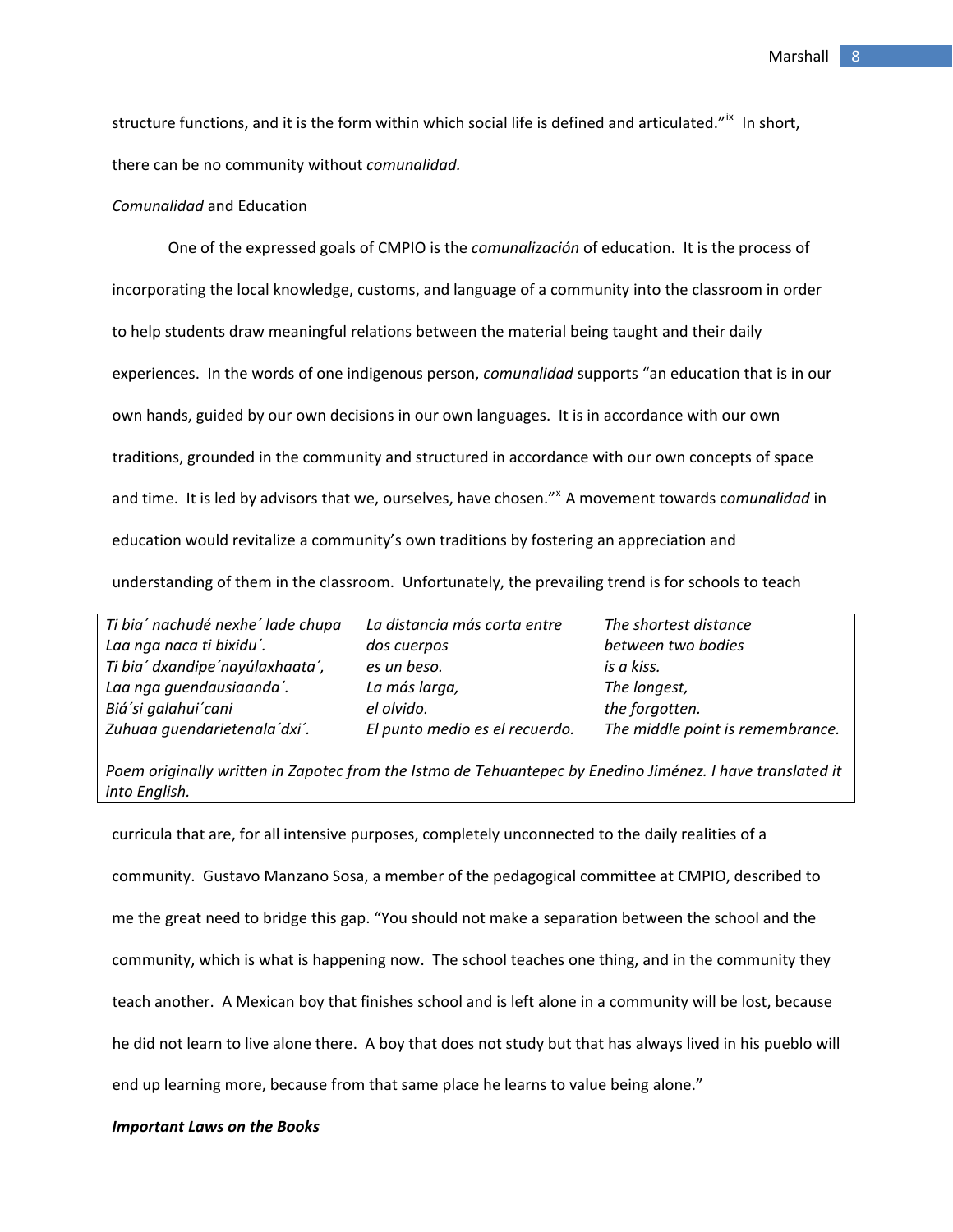Among the federal, state, and municipal levels of the Mexican government, there is a mountain of legislation regarding education. I have chosen what I believe to be the three most pertinent in terms of the possibility of legally integrating *comunalidad* into education: Article 3 of the Mexican Constitution, the Oaxacan State Law on Education, and the Law for the Protection of the Rights of Children and Adolescents for the State of Oaxaca.

## *Article 3 of the Constitution*

The writers of the Mexican constitution clearly valued education as one of the most important responsibilities of the Mexican government. The opening lines of Article 3 of the Constitution read, "Every individual has the right to receive education. The Government ‐ Federal, State, and Municipal‐‐ will provide preschool, primary, and secondary education. Primary and secondary education are compulsory."<sup>[xi](#page-35-1)</sup> Section 5 of Article 3 goes on to specify, "All education provided by the State will be free of charge."<sup>[xii](#page-35-1)</sup> Thus, all Mexicans are guaranteed a free education up through secondary school, but what *kind* of education is being guaranteed? Section 2 of Article 3 continues, "Furthermore: It shall be democratic, considering democracy not only a judicial structure and a political regimen, but also a system of life based on the constant economic, social, and cultural betterment of the people."<sup>[xiii](#page-35-1)</sup> This is a potential opening for promoters of an education grounded in *comunalidad,* which is a parallel system of life based on the same premises listed above. The communalization of education is, in essence, exactly what this law protects: an education molded to meet the constant economic, social, and cultural needs of the people through education. According to Section 3 of Article 3, however, "the Federal Executive will determine the plans and programs of primary, secondary, and post secondary education for the entire Republic." [xiv](#page-35-1) Despite this section's claim that "the Federal Executive will consider the opinions of the governments of federated entities and of the various social sectors involved in education," management of education remains largely undemocratic.<sup>[xv](#page-35-1)</sup> Major decisions are made at the federal level with little to no consultation by teachers in small communities.

*Ley Estatal de Educación de Oaxaca*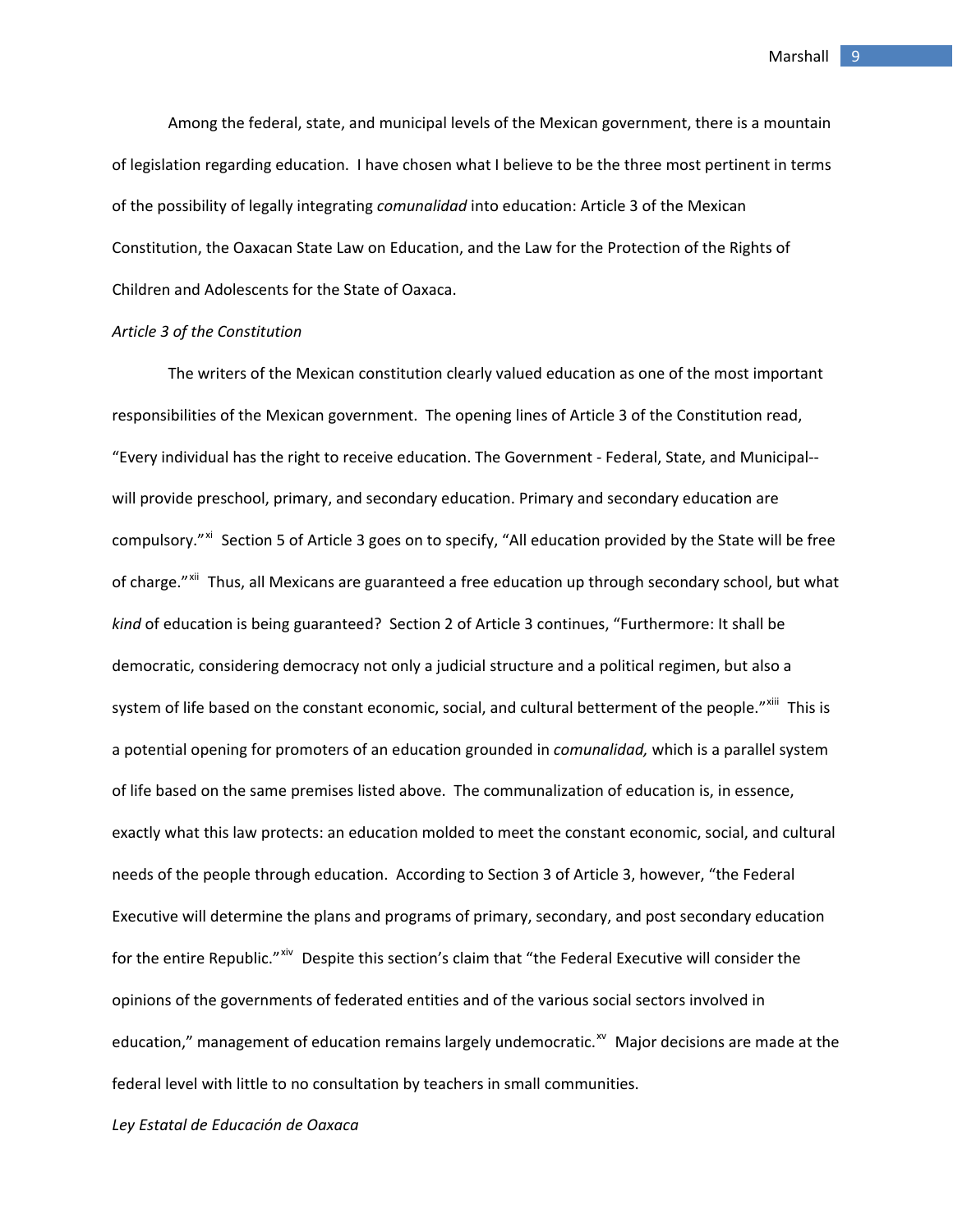The unmet educational promises of the Constitution dissatisfied teachers throughout the country. Tensions grew between the SNTE and the federal government, and by the early 1990s it became apparent that reform was needed. In May of 1992, both signed the National Agreement to Modernize Basic Education (Acuerdo Nacional para la Modernización de la Educación Básica or ANMEB). In the next few years, Mexico would see considerable decentralization of its public education. States across the country seized the opportunity to shape their own education policy, and Oaxaca was no exception. In 1995, Oaxaca passed the State Education Law (Ley Estatal de Educación or LEE) of Oaxaca. It was an exhaustive and collaborative effort. Parents, teachers, researchers, authorities, students, and congressmen all participated in the formation of the law, which outlines what they believe should education should be. Article 2 of the LEE defines education in these terms:

It is a social process which acquires, transmits, interchanges, creates, and enriches culture and knowledge in order to achieve the integral development of each person, family, and society. It permits the educated to remake themselves economically and socially; to reevaluate, to preserve, and to defend their cultural and national identity, values of justice, democracy, liberty, and solidarity; and to protect the environment.<sup>[xvi](#page-35-1)</sup>

Though there were many contributors to the LEE, according to Benjamín Maldonado, "The obligation of the State to respect and foster *comunalidad (*as elevated by the nature the law) is thanks to the propositions and pressures of the Oaxacan teachers."<sup>[xvii](#page-35-1)</sup> He continues, "In this law, which to a great extent complies with the demands of the teachers, indigenous education has an important place and *comunalidad* is given respect for the first time in a state law."<sup>[xviii](#page-35-1)</sup>

Many important changes were proposed, one of which included the development of a teacher training system designed to produce educators who would be more aware of the educational realities in the state; the need for indigenous education and native language development was listed as one such reality. When the state set up the *Escuela Normal* to train teachers, there was a great potential to develop teachers who would possess a deep consciousness of *comunalidad.* Unfortunately, the new programs for teacher training were co‐opted into the education politics of the federal government.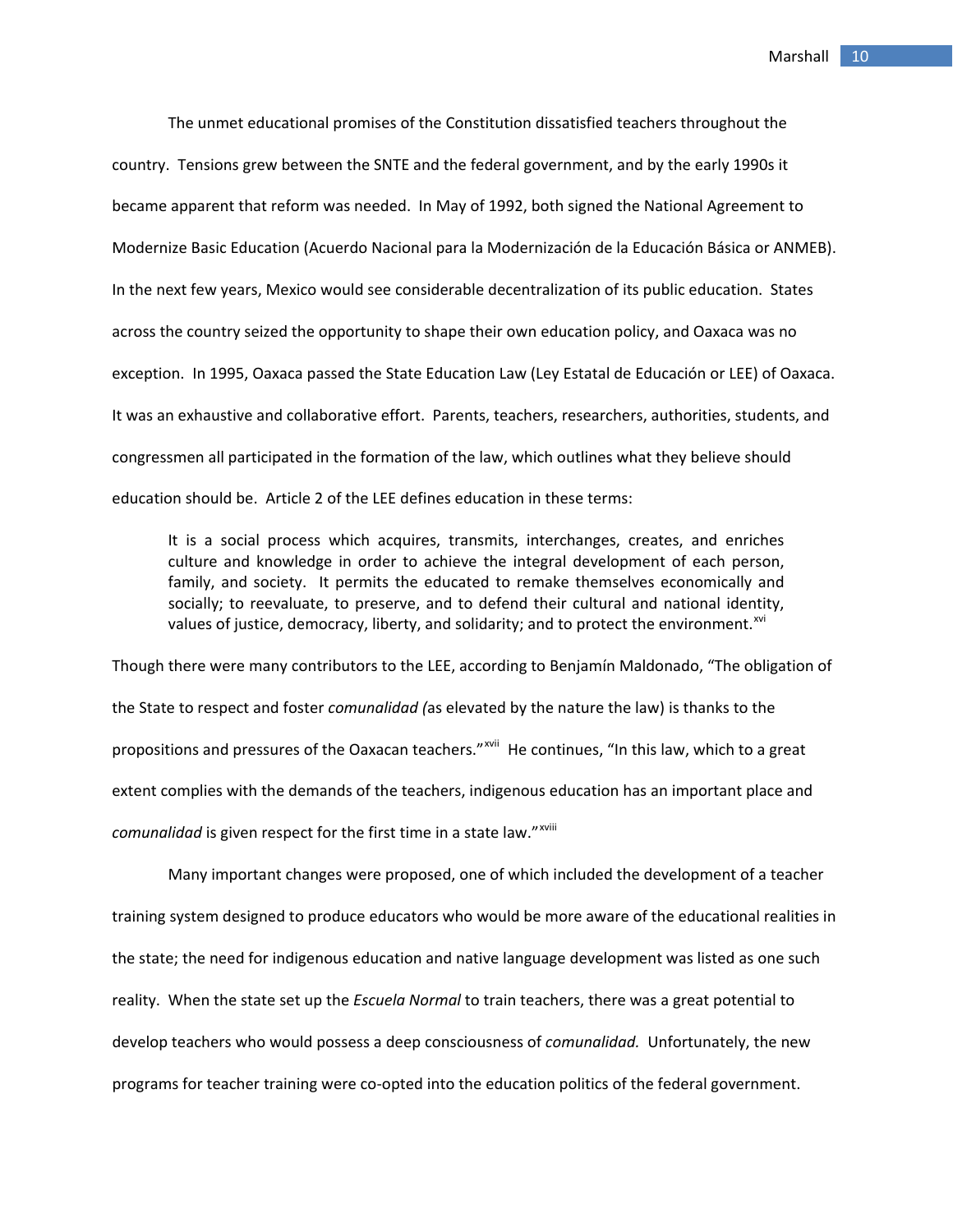Those representing the Secretary of Public Education (Secretaría de la Educación Pública, or SEP) were

the only ones consulted. $^4\,$  $^4\,$  $^4\,$ 

Another ground‐breaking proposition of this law was its specific treatment and guidance of bilingual education, which is addressed in Article 7:

It is the obligation of the State to impart bilingual and intercultural education for all indigenous communities, with plans and curricula that integrate the knowledge, technology, and value systems that correspond to the cultures of that ethnicity. This teaching should be imparted in their maternal language as well as in Spanish as a second  $language.$  $xix$ 

This article further specifies that Spanish should be used only to improve communication between communities but should never eclipse the use of local languages. Once again, however, it seems these promises are worth only the paper on which they were written. Textbooks and other course materials continue to be produced in large quantities only in Spanish.

## *Ley de Protección de los Derechos de los Niños, Niñas, y Adolescentes para el Estado de Oaxaca*

This law was passed on September 4, 2006 by the Oaxacan state legislature. It was written to rework and amplify existing legislation that already addressed the development and protection of human rights for Oaxacan youth. Although this law addresses youth rights in general, Chapter 5 relates specifically to their educational rights. Chapter 5, Article 34 of this law both confirms and modifies Article 3 of the Mexican Constitution: "[All children] have the right to an education that is free, dignified, effective, and of quality; one in which the dignity and integrity of children and adolescents are respected; one which promotes their beliefs and personal opinions, their skills, abilities, and dexterities of learning, and their personal development."<sup>[xx](#page-35-1)</sup> In terms of education specific to indigenous children, however, the law fails to make much mention. Chapter 5, Article 39.1 states that one of the objectives of education should be, "to promote the acceptance and respect of diverse cultures and ways of thinking," but this does not specifically address indigenous cultures or languages.<sup>[xxi](#page-35-1)</sup> Nonetheless, a

<span id="page-11-0"></span> $4$  The SEP was formed in 1921 as an extension of the federal government's attempt to consolidate power after the Mexican Revolution.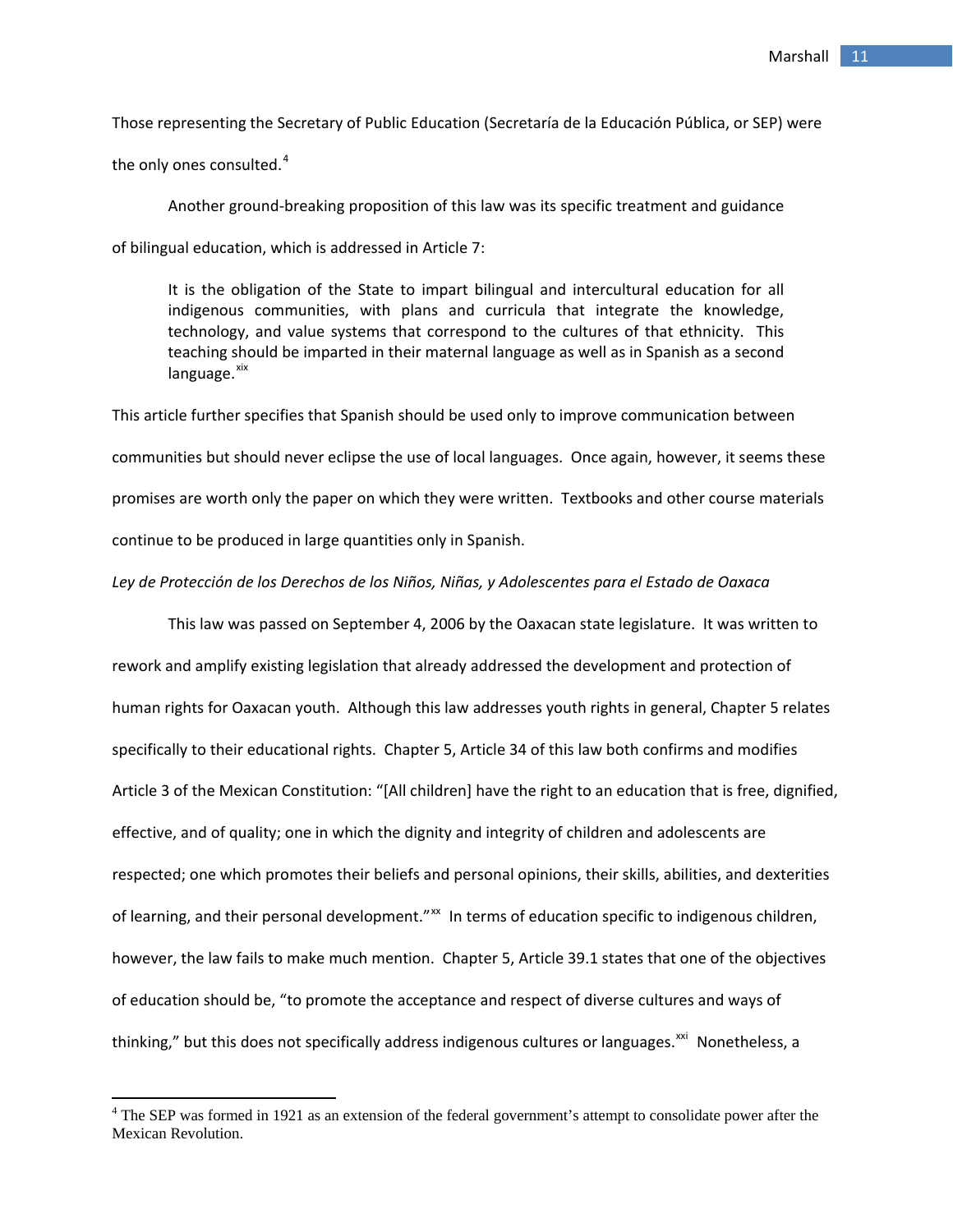certain appreciation of diversity is clearly communicated, which is one step away from the homogenizing institution that public education has been in the past. Perhaps in the years to come, this newly‐passed legislation will help Oaxaca progress towards community‐based education.

Ch. 1. THE CMPIO

The best way to defend public education against a wave of privatization is to elevate its quality. This is our intention and our promise: to build educational alternatives through the pedagogical movement using a unionized and popular perspective and, above all, the communal vision of the original pueblos.<sup>[xxii](#page-35-1)</sup> (CMPIO's mission statement)

Since the early 1970's, teachers have joined together in a movement to fight for the educative rights of indigenous children. Since its formation in 1974, the Coalition of Indigenous Teachers and Promoters of Oaxaca (Coalición de Maestros y Promotores Indígenas de Oaxaca), more commonly referred to as CMPIO, has been a major leader in this struggle. CMPIO began as a branch of the Institute of Investigation and Social Integration of Oaxaca (Instituto de Investigación e Integración Social de Oaxaca or the IIISEO) which sought to recruit and develop teachers for indigenous children. Throughout the late 1970's and early 1980's, IIISEO established the foundations of formal bilingual education. As part of a greater movement toward community‐based education, CMPIO began as an organization that sought to liberate the indigenous population through education and to defend and protect the indigenous teachers in those communities. Today, CMPIO represents over 1,000 indigenous teachers in 24 different zones throughout the state of Oaxaca and remains the oldest active Oaxacan indigenous organization.

#### **Structure of CMPIO**

I sat down with Gustavo Manzano Sosa to interview him about the complex structure and identity of CMPIO. Gustavo works at CMPIO as a pedagogue, coordinator of political activities, and treasurer. He sees himself as a union man above all else, and is proud to be the nephew of Flavio Sosa,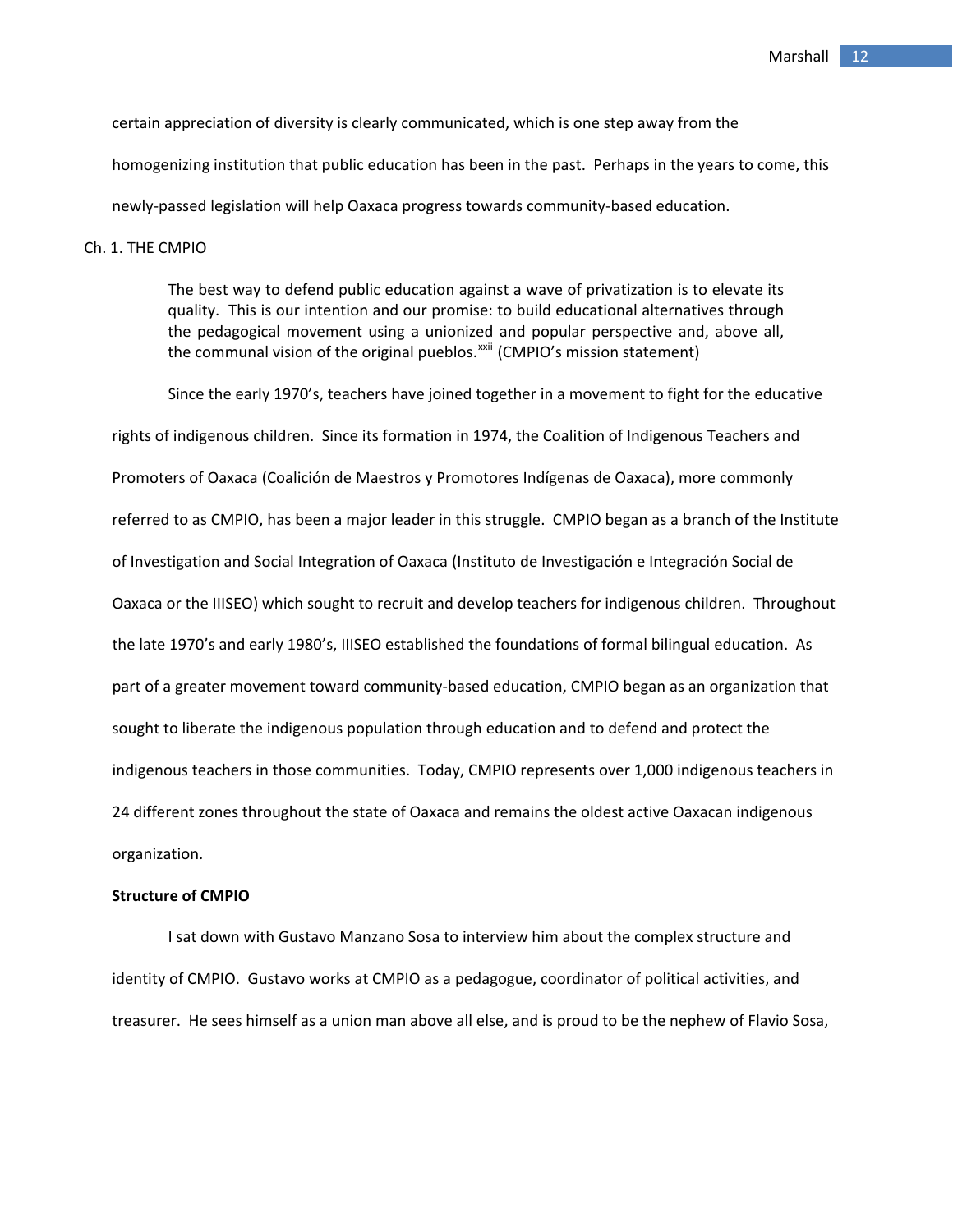popular leader of the APPO.<sup>[5](#page-13-0)</sup> He has been with CMPIO for over 8 years. I first asked him to describe the basic structure of CMPIO. As it turns out, it is anything but basic. "CMPIO has three branches. We are a *jefatura* of IEEPO, we are a union delegation of Section 22, and we are a non‐governmental organization." Its three divisions, he assured me, all play an important, distinct role in CMPIO's efforts to better the education of indigenous children in Oaxaca.

## *Jefatura of the IEEPO*

As a *jefatura* of the State Institute of Public Education in Oaxaca (IEEPO), CMPIO can address its concerns about education through a government institution. The IEEPO reports to the Secretary of Public Education (SEP), which makes all executive decisions about education at the federal level. The *jefatura* division of CMPIO is the most administrative of the three. For example, CMPIO workers who work mostly in the *jefatura* division deal with questions of finances and personnel. The *jefatura* aspect of CMPIO is also considered to be the most official of its three divisions, meaning the division of CMPIO most tied to government affairs and to the government payroll.

## *Delegation of Section 22*

CMPIO is also part of Section 22 of the National Union of Education Workers (SNTE). The SNTE is considered a strong force in Mexican politics, and Section 22 is one of its largest and most radical delegations. There are over 70,000 Oaxacan teachers that participate in Section 22, but through its relatively democratic structure, it works to make sure all of its unionists are heard. Section 22 has a distinct, bureaucratic structure. According to Gustavo, "All of the proposals from below go upwards through the structure like a chain." At the very top is a board of directors (*la dirigencia*). Below the directors are a league of *sectoriales,* who serve as liaisons between the various delegations and the directors. There are 744 delegations, of which CMPIO is but one. When a delegation like CMPIO wants to raise an issue within Section 22, the delegation's secretary general will mention it during *asambleas*

<span id="page-13-0"></span><sup>&</sup>lt;sup>5</sup> The People's Popular Assembly of Oaxaca (Asamblea Popular de los Pueblos de Oaxaca, or APPO) is an allinclusive grassroots movement formed both to remove a repressive governor and to create a new, more democratic power structure in Oaxaca. In 2006, the teachers were at the forefront of this movement, and they remain so today.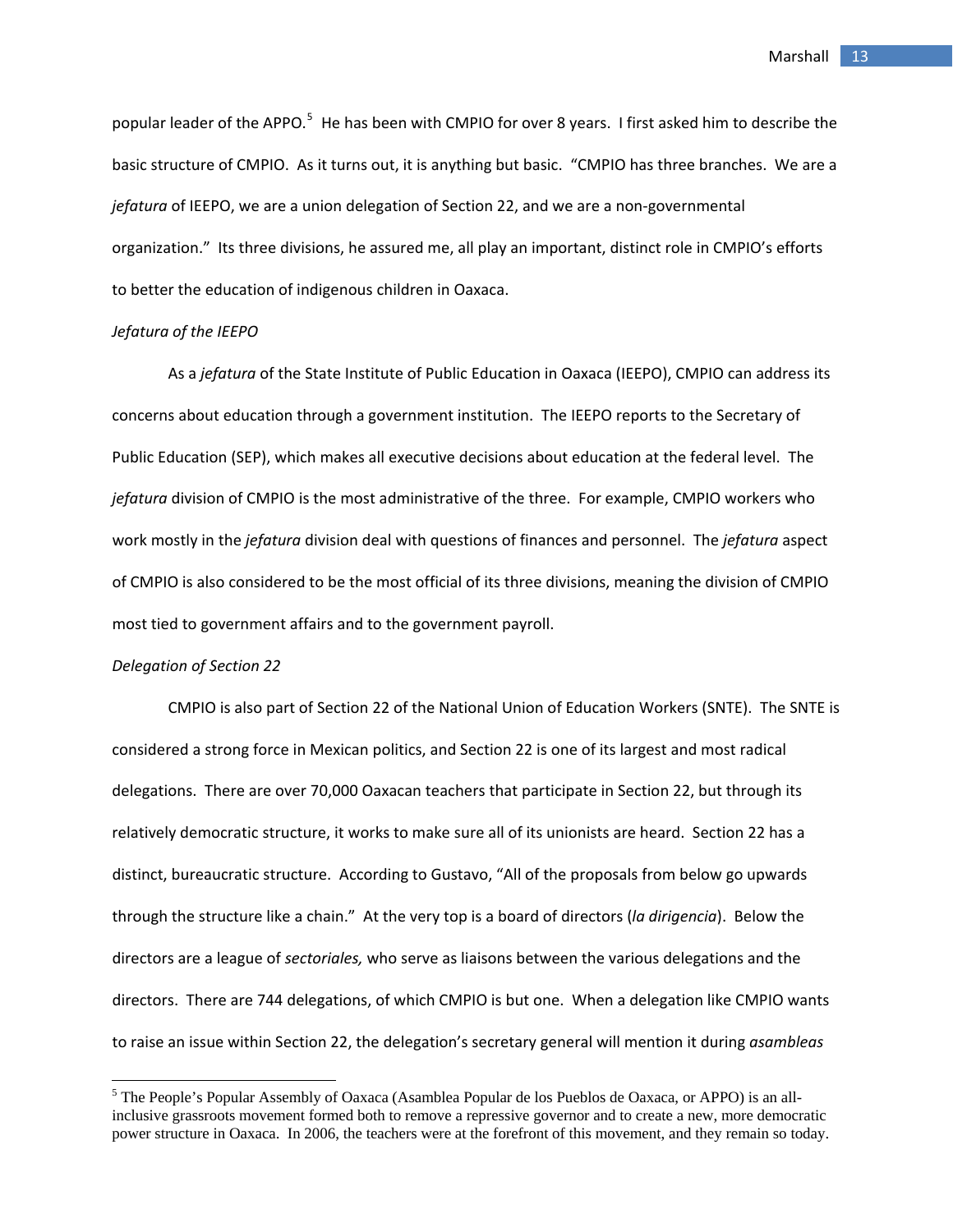*estatales*, which are attended both by the *sectoriales* and by the secretary generals of other delegations. The presiding secretary general of CMPIO, Eustolia Mateos Luna, currently represents all 1,049 members of CMPIO.

As a product of its loyalty to and participation within Section 22 of the SNTE, when the union launched a massive teachers' strike in 2006, CMPIO joined in. What began as a march and an encampment in the city's Zócalo evolved into a full‐blown citizens' movement to reshape how Oaxaca would be governed. Out of the chaos rose the People's Popular Assembly of Oaxaca (Asamblea Popular de los Pueblos de Oaxaca, or APPO). When I asked Gustavo about the relationship between CMPIO teachers and the APPO, he replied, "We, as CMPIO and as a delegation to Section 22, are part of the APPO." Though CMPIO strongly identifies with the APPO and Section 22's on‐going fight, it has its own rich history of activism that dates long before both the APPO and Section 22. "CMPIO has a history of fighting for over 30 years, like 34 years. CMPIO began its fight much before Section 22 did. At the beginning, CMPIO spent its first 8 years independent from the Section," said Gustavo proudly. Despite its independent origins, however, today CMPIO is considered by many as more of a union follower than its own entity. Gustavo explains, "In the year '82, the delegation was formed and we integrated with Section 22. Now, what they say about CMPIO is that it has fallen in line." He said it was important to remember, however, that eight of CMPIO's own teachers have been killed so far alongside others from Section 22 and should be equally seen "as political fighters, as social fighters."

Whereas CMPIO's *jefatura* division serves a basic administrative function within the IEEPO, the delegation to Section 22 is politically charged, actively fighting for changes in how the government treats indigenous education. There is a certain tension in the relationship between these two divisions, whose respective functions are to collaborate with a government institution (the IEEPO) and to pressure government institutions to change. Gustavo explains this dynamic: "The work of the *jefatura* is more administrative. It has to do with personal directors, with everything official that is the IEEPO, with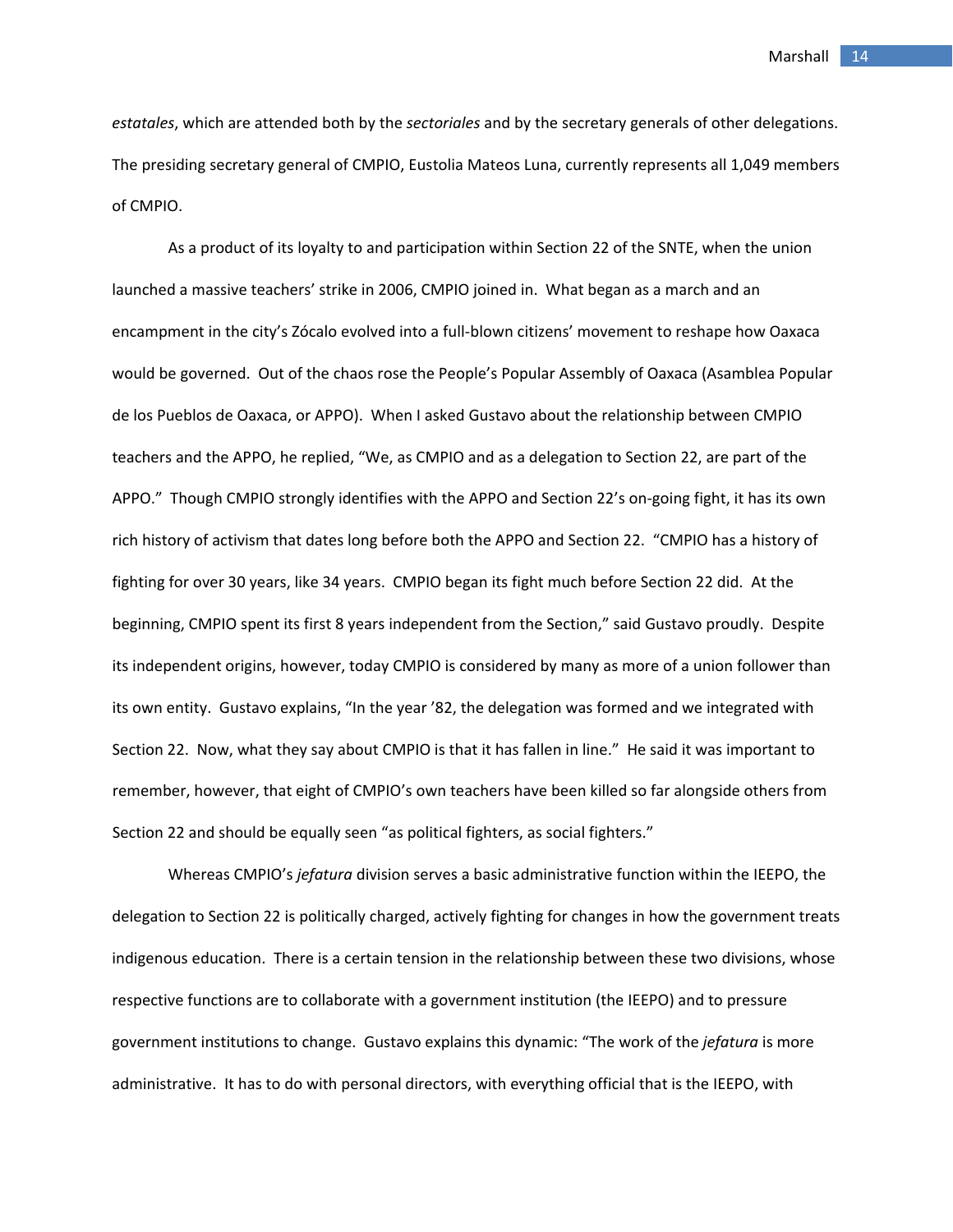everything that is the 'school.' The official division will have nothing to do with the political because

they are two things in constant contention."

### *Non‐Governmental Organization*

Others tensions within CMPIO stem from grouping so many people together from so many parts

of the state. Gustavo explains,

It is the form that has kept us united. It is how we have helped ourselves to stay together, because there are certain occasions where our same government, our same IEEPO, has tried to divide us within CMPIO or within the *jefatura*. Because we are located in every region of the state, they want to break us up. That is to say, if we have schools on the coast, they want those schools to integrate with the *jefatura* of the coast. If our schools are in the Mixteca, they want them to integrate with the *jefatura* of the Mixteca. Every region has its *jefatura*, and we, as a *state jefatura*, may be located here in Oaxaca, but we have schools throughout the entire state. That said, we continue united.

CMPIO's identity as an *asociación civil* (non‐governmental organization) serves to keep CMPIO unified.

Given both its geographic range and the divisive forces it faces daily from the government and from within its other two divisions, being classified as a non-governmental organization insures a common neutral identity that can keep all its members together.

The NGO division of CMPIO also oversees the Pedagogical Movement. Formed about 12 years ago, the Movement has following objectives: 1. To strengthen indigenous languages and cultures, 2. To communalize education, 3. To strengthen the presence of science in schools, 4. To humanize education, 5. To promote agricultural production while conserving the environment and natural resources, and, lastly, 6. To strengthen the presence of art and technology in indigenous schools.<sup>[xxiii](#page-35-1)</sup> CMPIO plans to achieve these objectives by creating alternatives that respond to the educational conditions and needs of the youth and communities of the original indigenous pueblos. Their work is pedagogical in nature because their main focus is on developing culturally relevant teaching methods, subject matter, and didactic materials. CMPIO lists the following as four problems which teachers of indigenous education must confront: "1. A lack of plans and programs where linguistic and cultural diversity is recognized, 2. A lack of a pedagogy for teaching a first and second language, 3. A loss of identity that has both fueled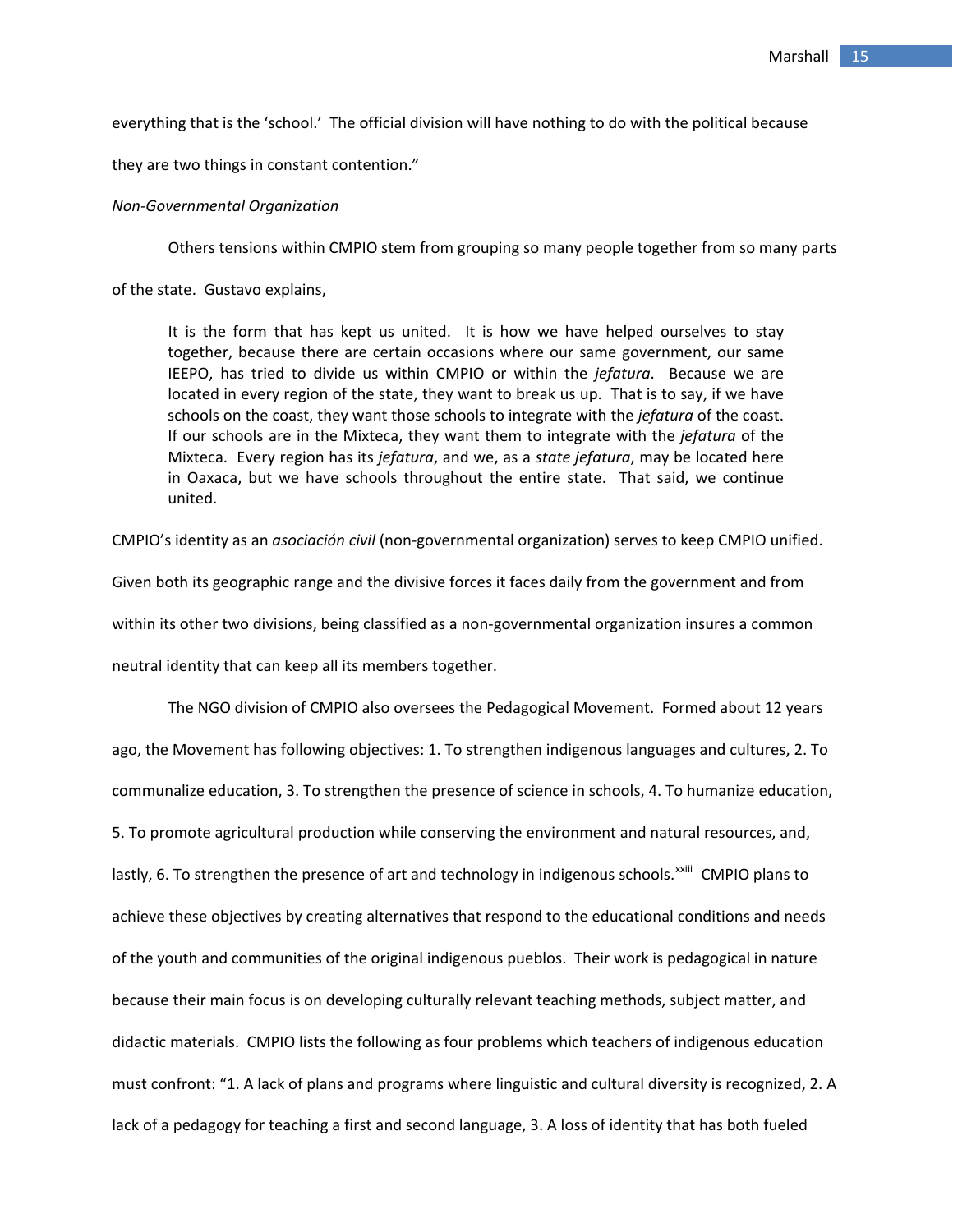resistance from some teachers and parents to the use of indigenous languages and worsened the devaluation of their own culture, and 4. A system of training for teachers that does not prepare them for communal, bilingual, and intercultural education."<sup>[xxiv](#page-35-1)</sup> Today, CMPIO has designed a course for new teachers called the *Curso de Induccion para los Docentes (*Induction Course for Teachers) in which it hopes to give the teachers the tools to address these problems.

## **Politics of CMPIO**

CMPIO is intricately linked to the IEEPO and, therefore, to the government. The most tangible link between CMPIO and the IEEPO is financial. All salaries within CMPIO are paid for by the IEEPO. Even Gustavo was willing to admit, "All of us and all of the workers within Section 22 say that our patron is the IEEPO, because the IEEPO pays us." This relationship, however, does not prevent CMPIO and the other members of Section 22 from marching against the government with increasing frequency and growing intensity. Section 22 has the privileged position of being one of the few groups powerful enough to force the government into making occasional reforms. Gustavo said, "The plight with the government has always existed. We call it a war. The only organization and the only section that has scared the government, that can force the government to sit down at its table, is Section 22." *Advantages and Disadvantages of Being Part of Section 22 of the SNTE*

Given its size and complexity, there are bound to be both advantages and disadvantages inherent in being a part of the SNTE, but the greatest benefit to CMPIO must be its access to such a powerful force of social change. Gustavo gave me a bit of history: "Section 22 is the largest in Latin America and is the most combative that there is. First, it carries the longest history of fighting – more than 20 years to its movement. This mobilization has always been seen as something social and something political, but it has always stood specifically for the students and for the schools." In the face of today's great need for education reform, the SNTE serves as the best equipped group to fight for the that reform. History shows that the Mexican government acts only when pressured to do so. For as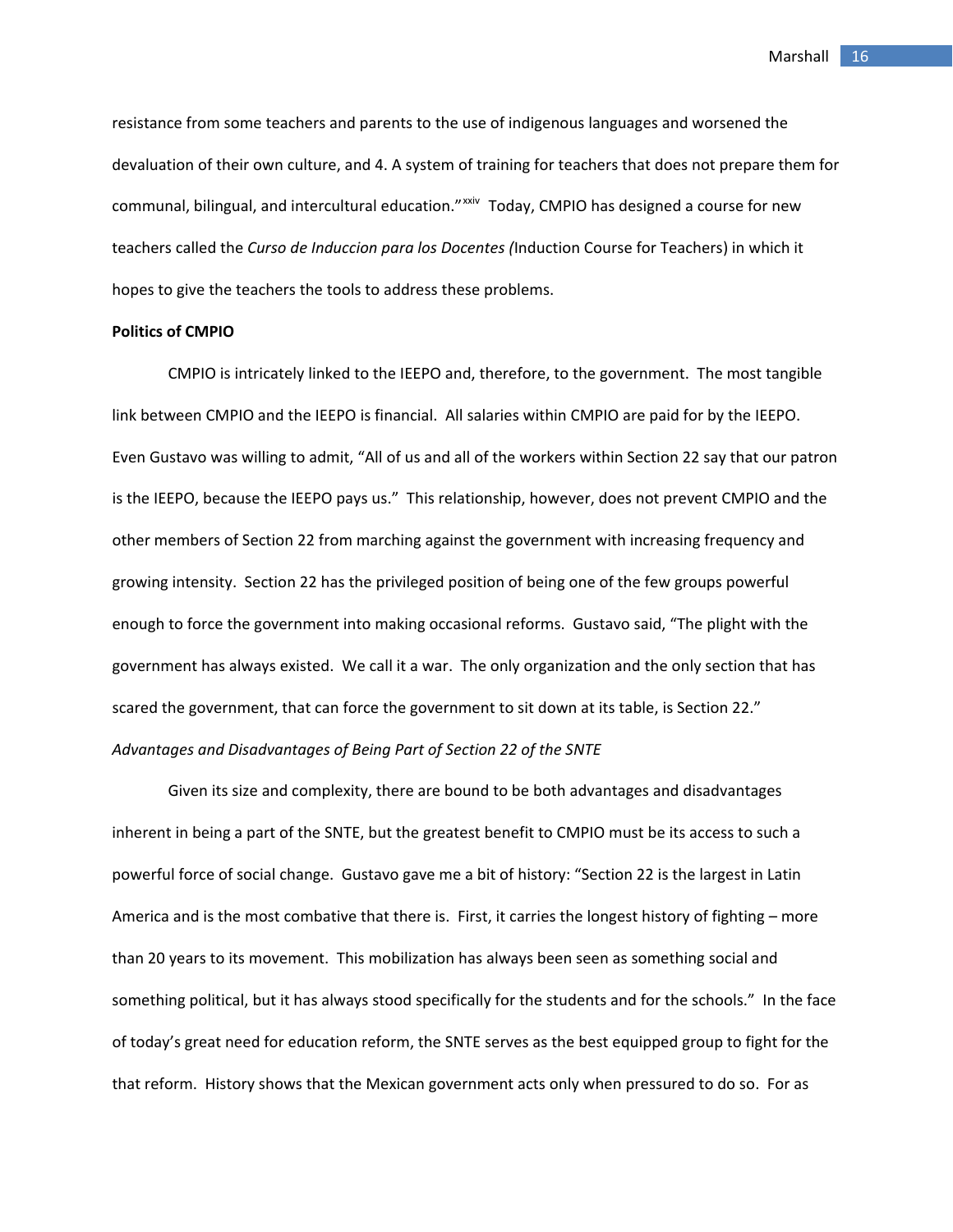long as the SNTE has existed (since the early 1940s), teachers have taken to the streets to voice their demands.

In recent years, different sections within the SNTE have exercised other methods of activism, including encampments in public areas, highway blockades, and hunger strikes. Section 22's great strike and encampment in 2006 has been the most significant political move ever made by the Section. Though many say Section 22 failed because, after government repression, many teachers simply went back to teaching, Gustavo sees the benefit of protest. "We succeeded in creating a consciousness in many people, not in everyone, but many people changed their way of thinking. Some said to me, 'How great, teacher! I used to have closed eyes. Now I know differently. They opened my eyes and now I know the government is harming us.'" He also explained other achievements CMPIO has made as part of Section 22. "As part of the union, CMPIO has achieved many things – the provision of many didactic materials for the children, school breakfasts, scholarships – but all of that we achieved through fighting. We have not been following behind the government. The government says to the communities, 'Okay, here you go, here you go. I, as the government, I give this to you.' But no, they are in the fight behind us. It is us whom they follow." For CMPIO, the greatest advantage of being part of Section 22 is that it can join forces with a powerful organization willing to fight for a mutual cause.

Gustavo spoke with such pride about CMPIO's role in Section 22 that I was hesitant to ask him about possible downsides to being a part of the union. When I did ask, he answered, "There are practically no disadvantages. There are more advantages to being part of the union because there is a lot of power when there is such unity." After a brief pause, however, he found a different answer: "An excess of marches. When there are many marches and many encampments, the educational environment is harmed. We neglect our students. We begin to irritate parents and authorities – they certainly do not like it." According to many casual conversations I have had with local Oaxacans, the greatest criticism of Section 22 is, in fact, a perceived excess of marches. The teachers are caught in a difficult situation. As teachers, their job is to instruct, but to receive the basic materials and support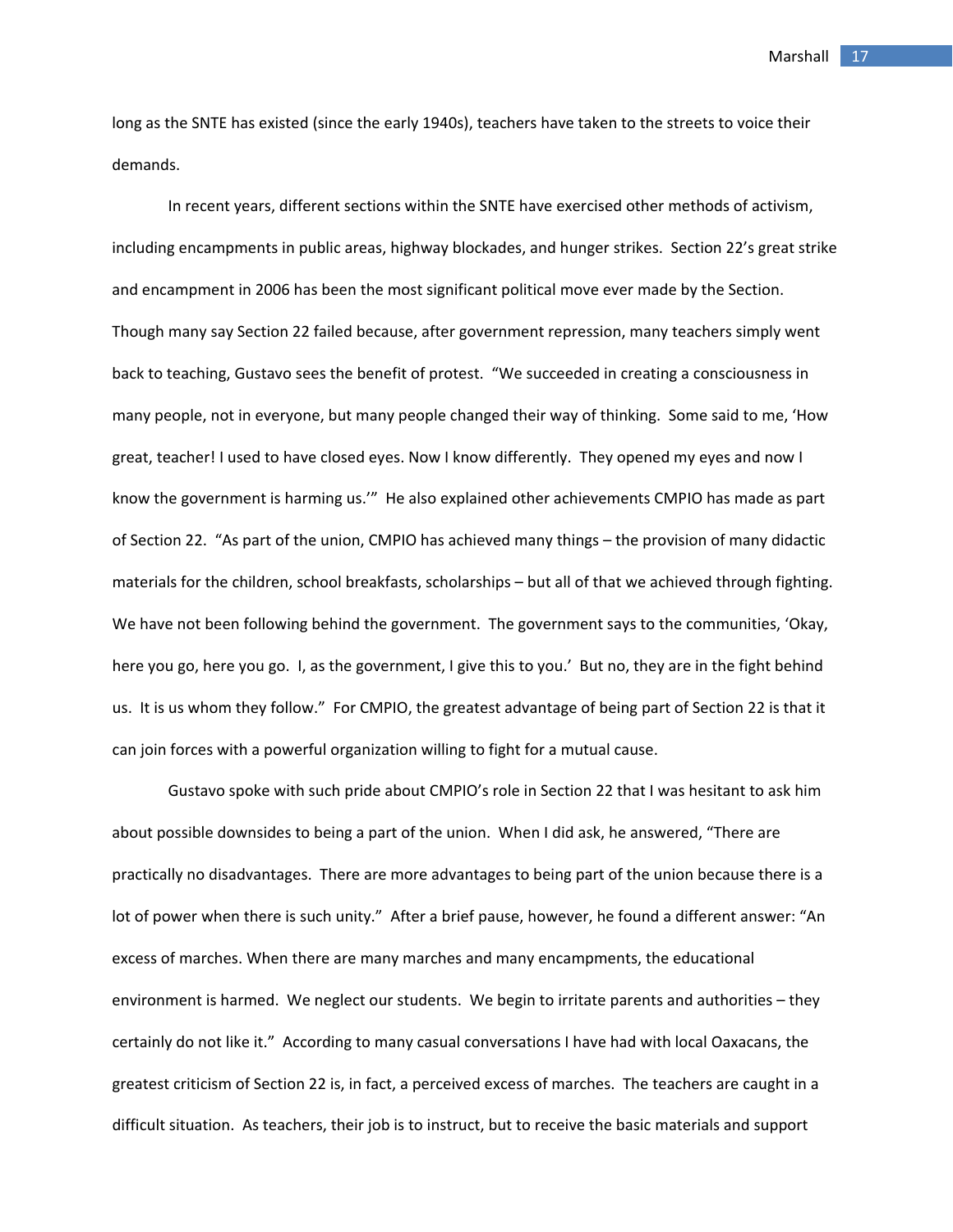they need to impart that instruction, they have to march. That often translates to temporarily leaving their classrooms and their students behind.

In any case, the particular methods chosen by Section 22 (long marches, road blocks, encampments, etc) have rubbed many Oaxacans the wrong way, especially the parents of students whose education has been interrupted. On May 1<sup>st</sup>, National Workers' Day, CMPIO accompanied teachers from Section 22 as they joined thousands of marching workers to voice their demands. After walking around the Zócalo and observing the various unions present, I asked a Oaxacan women in a nearby coffee shop what she thought of the teachers' protest. As a mother of two, she said she strongly disagreed with it. "If they really cared about the education of their students, they would not abandon their own classrooms. The month of May<sup>[6](#page-18-0)</sup> is just an excuse for teachers to have a month of vacation while they ask for higher salaries."

I wrote down what she said and shared it with Gustavo. Calmly, he told me that, yes, one of the reasons for marching is to fight for better wages, but not the only one. "We march, too, in order to awaken the people, to let them know why there is a march and why there is a struggle. It is our fault because we do not inform or warn the people. We go out to march, but we do not tell the people first. We do not tell them that we are coming, nor what we want by marching, what objectives there are, and what we have achieved through marching in the past. In many occasions, we ignore them." There seems to be an obvious need for greater communication between Section 22 and the people of Oaxaca, and perhaps Section 22's methods are not the best way to engage the general populace. That said, these methods have, in the end, brought much needed attention to the often ignored issues of Oaxacan education.

<span id="page-18-0"></span><sup>&</sup>lt;sup>6</sup> May is generally the fiercest month of the year for the teachers' movement because National Teachers' Day falls on May 15. Every year on National Teachers' Day, the teachers' union presents a list of demands to the Oaxacan government. As the government is usually slow to respond, the union sets up a *plantón* (encampment) in the Zócalo and threatens to stay until each demand is addressed.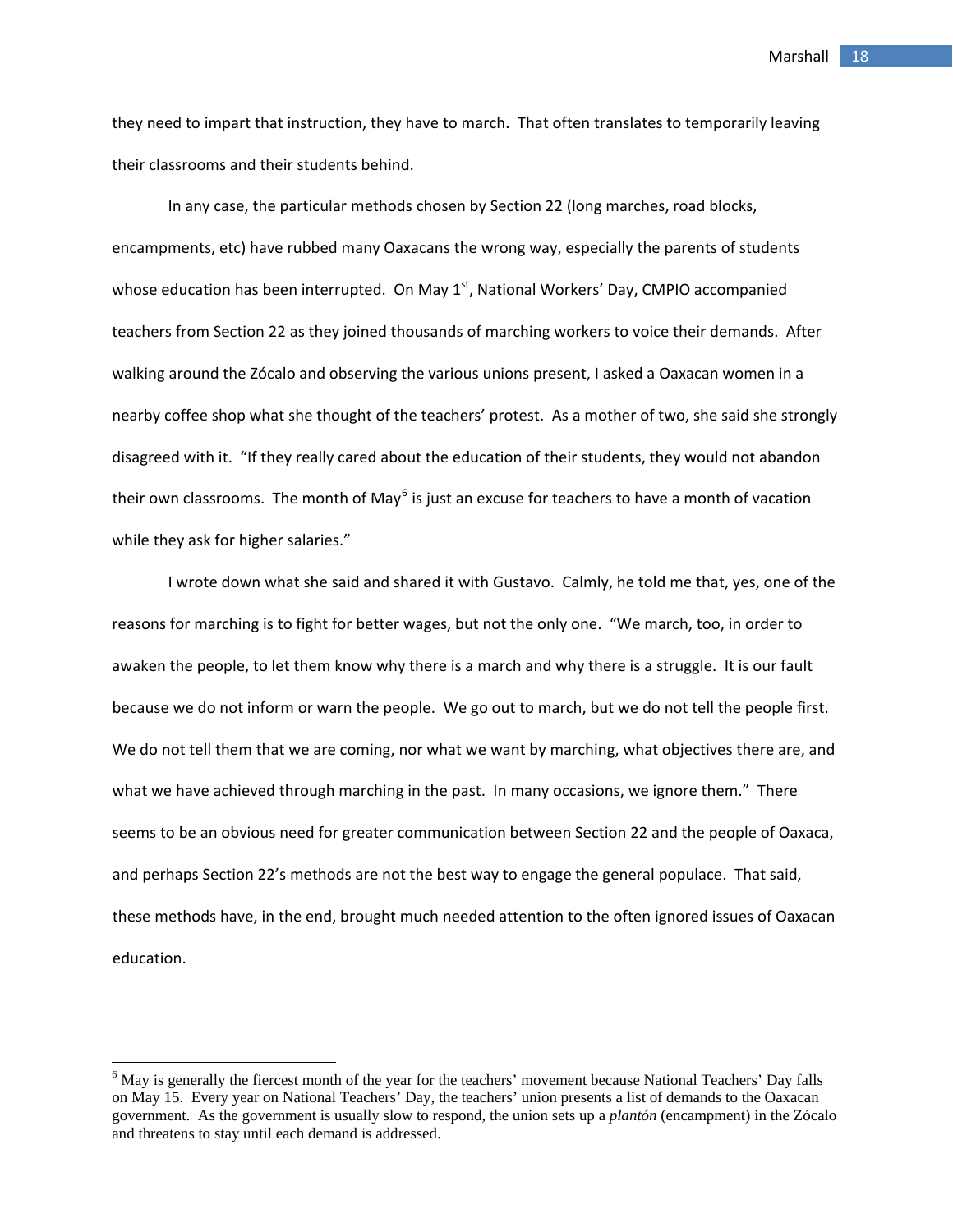## 2. CMPIO TEACHERS UNITED FOR CHANGE

There is something different about CMPIO teachers. From a conversation I had Lois Meyer, an American professor and pedagogue who has served as an adviser to CMPIO for over 9 years, I learned how fellow teachers view their CMPIO counterparts. "They are so disciplined, so driven," Lois said, "that new teachers are both awed by CMPIO and scared to be a part of it at the same time." CMPIO teachers have taken the challenge of improving indigenous education into their own hands by working overtime to improve their teaching. Multiple hours are spent upgrading lesson plans and designing innovative classroom materials. Their efforts merit even more praise when you consider that they are not paid for this extra work.<sup>[7](#page-19-0)</sup> The teachers of CMPIO recognize the value of their volunteered time, however, and they embrace the passion of their *compañeros* as one of the fundamental differences between CMPIO's teachers and those of any other *jefatura*. Gustavo expressed it this way:

"To be here in CMPIO, you have to be different. What we bring to CMPIO is *comunalidad* that is *tequio* (community service) and that is *guelaguetza* (reciprocity). Whatever would help in a community is what we do here in CMPIO. To the CMPIO worker, a daily work schedule means nothing… That is one of the differences between us and other *jefaturas."* 

Based on the concept of *comunalidad,* each CMPIO teacher views himself or herself as an integral contributor to the group as a whole, just as an indigenous person would to his or her own pueblo. There are different *jefaturas* in different zones, but CMPIO is has the reputation of being collaborative ‐ in other words, to feel indigenous with pride. This communal philosophy gives way to CMPIO's greatest strength: unity.

## **Community‐Inspired Education**

Another distinct difference between CMPIO and the other *jefaturas* is the Pedagogical Movement, briefly mentioned above. One of the principal objectives of the Pedagogical Movement is to create a culturally‐contextualized education that takes into account the opinions of local authorities,

<span id="page-19-0"></span> $<sup>7</sup>$  In Mexico, the law that states that no one must work for more than 40 hours in a week; for those that choose to</sup> work more, they do so without compensation.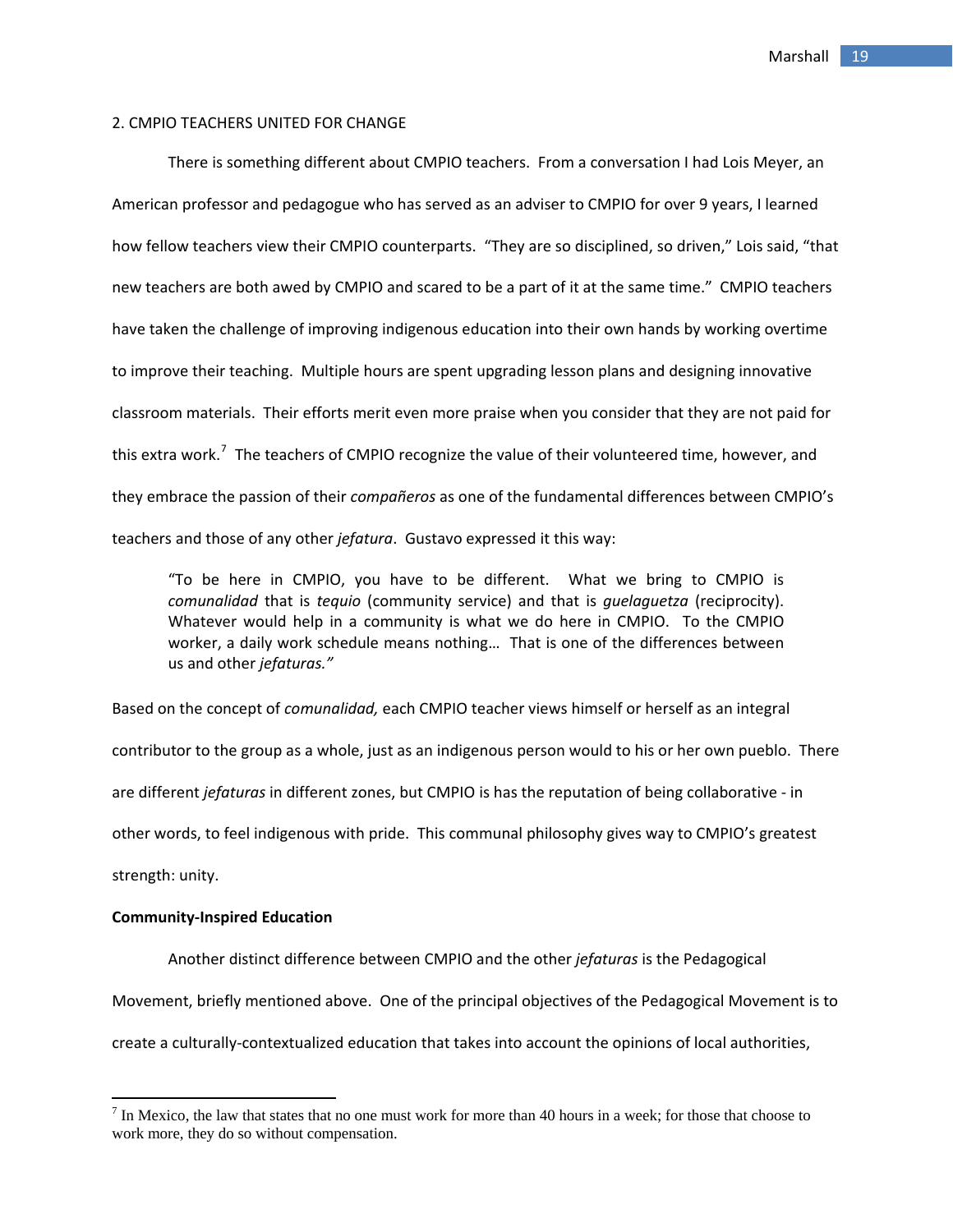parents, and students. It emphasizes reinforcing the body of knowledge that already exists in the community rather than focusing on whatever a textbook has to offer. Without contextualizing the course books, which were written for "regular" Mexican students, indigenous students have trouble making connections. Gustavo said, "It is like giving them an example in English. They are not going to understand it." For that reason, it is one of CMPIO's specific pedagogic objectives to base education on the students' communities by using examples drawn from the students' own lives.

The most effective way to make education more accessible to indigenous students, however, is to present the material in their native language, but bilingual education in Oaxaca is a complex issue. The sheer number of indigenous languages spoken in the state  $-$  no less than  $16$  – creates two main challenges: producing didactic materials in each language and training enough teachers to cover every language. State funding, at least historically speaking, has not been sufficient enough to adequately address either challenge. Another complication is trying to develop a basic teaching strategy for bilingual education. When I asked Gustavo if one existed, he replied, "We are still looking. It is difficult to achieve that, because it is a fight against the system and against that which is 'official.'" Bilingual teachers are pioneers looking for an alternative that has yet to be fully explored.

CMPIO currently has two projects designed to help indigenous children recapture their native languages. One project centers around the *nido de lengua,* a language nest where native‐speaking elders spend time with young children and immerse them in that language. The other is the *Curso de Inducción para los Docentes*, a year‐long program designed to help train new indigenous teachers to be more effective by incorporating the concept of *comunalidad* into their classrooms*.* Both projects will be described in chapters 3 and 4, respectively.

## 3. NIDOS DE LENGUA

Language nests officially originated in New Zealand, where the indigenous Maori decided to take action against the quickly accelerating displacement of their indigenous language by the more dominant English imposed by their colonizers. In the early 1900s, English colonizers banned any teaching in Maori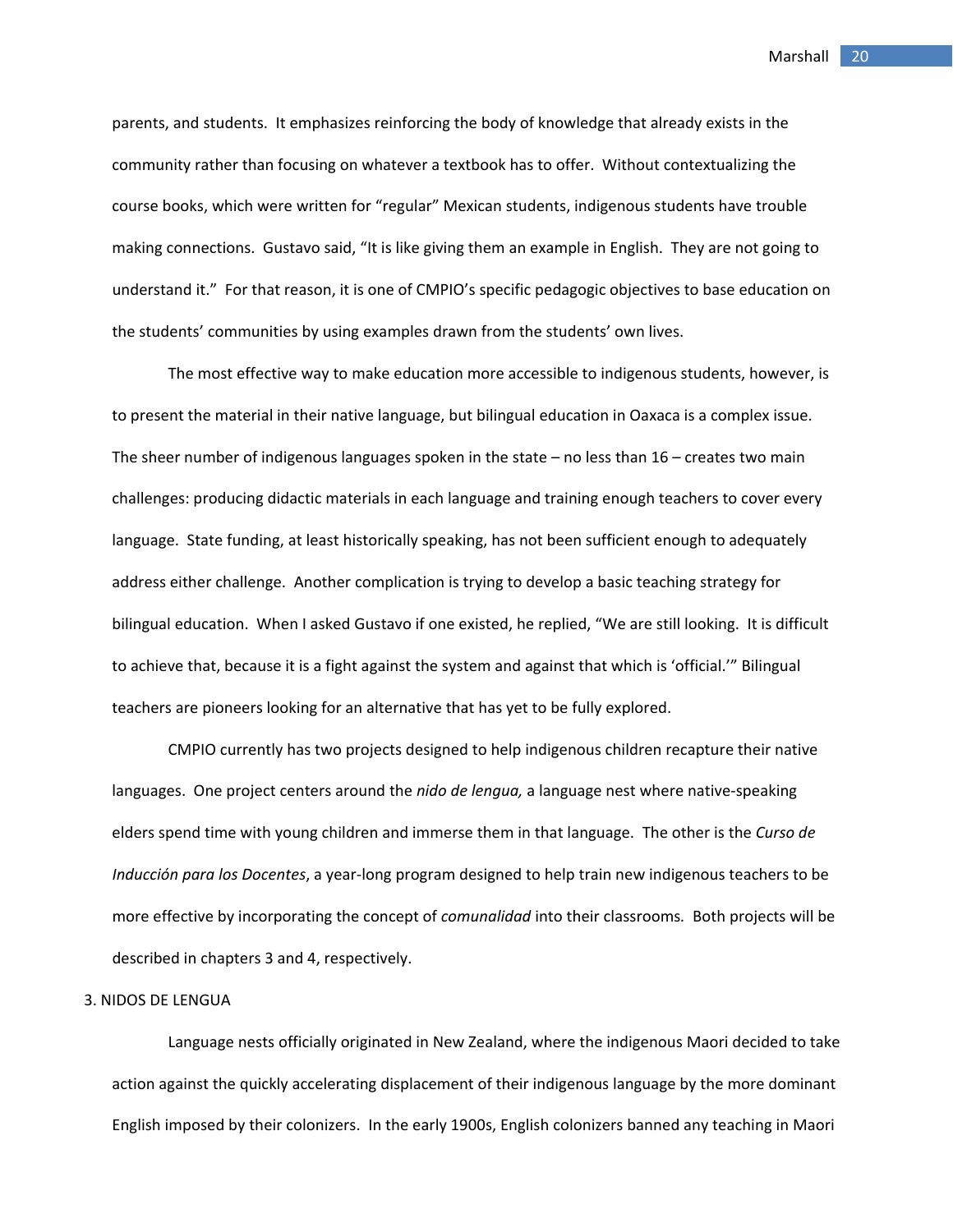in New Zealand schools. The use of Maori and the practice of aboriginal culture were socially discouraged. Like other indigenous people in colonized areas around the world, the Maori grew ashamed of their language and culture over time. They began leaving their communities to find jobs in the city, where they lost touch with their linguistic roots. Because of these migratory trends, by the 1960s and 1970s the Maori people were left with a diminishing population of aging native speakers.

In 1982, the Maori elders decided to do something to salvage their language and set up the first language nests (called *Te Kohanga Reo* in Maori) in the cities, where Maori children were least exposed to the Maori language. In these language nests, preschoolers and their parents were immersed in Maori by their native speaking elders. All subjects, including math and science, were taught in the Maori language. The language nest program was orally based – listening and speaking were emphasized over reading and writing. In a short time, urban Maori began to reclaim their linguistic roots. When the people in the Maori villages saw the progress being made in the cities, they started language nests in their own communities. Despite not having received any governmental funds for the first five years, the number of language nests grew rapidly.

In conjunction with the language nests, the Maori eventually implemented Maori language programs in local schools. By 1990, there were language nests in over 1,800 schools throughout New Zealand. Over the years, indigenous groups around the world have followed the Maori example and have begun similar projects. Just this year, the first four language nests were started in Oaxaca. They can be found in the Zapoteco community of El Oro, the Mixteco community of Llano de Avispas, the Mazateco community of Huautla de Jimenez, and the Cuicateco community of Coapam de Guerrero.

## **Language Nests in Oaxaca**

On May 2nd and 3rd, I attended a workshop on *nidos de lengua* (Spanish for language nests) at the office of CMPIO. There were over 55 people in attendance, among them indigenous teachers, community volunteers, and the usual host of CMPIO pedagogues. There was one special guest, however ‐ Dr. Alexander Stewart. Dr. Stewart (or Sandy, as he prefers) is a native of New Zealand's Maori tribe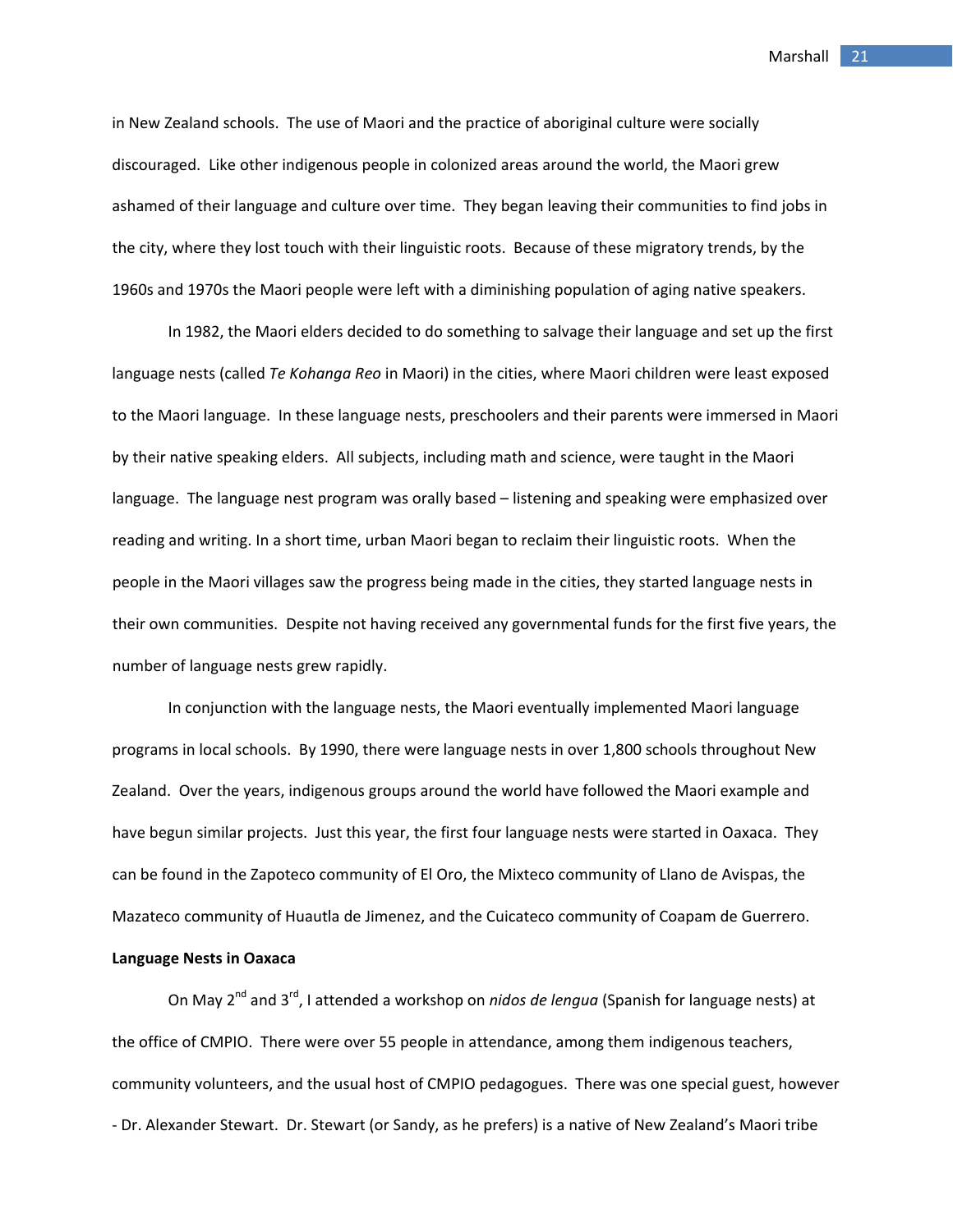and was one of the principal founders of the *Te Kohanga Reo* now present in New Zealand. After someone from CMPIO welcomed and thanked us all for being at the workshop, the mike was handed over to Sandy. He slowly rose from his chair, conspicuously positioned in the center of the stage. At nearly six and a half feet tall, this man with light skin and clean-cut white hair looked down upon us with imposing seriousness. He brought the microphone to his lips and, with expressed fervor, addressed us all in Maori. For several minutes, he continued speaking this language, but to himself unknown to all present. He never smiled. He spoke as if we were expected to listen, and to listen well. The room was still, beckoned to awed silence at the sight and sound of this strange spectacle. Finally, there was a pause in his stream of incomprehensible words, and Sandy said, "Good morning."

#### *Power of 'Lo Nuestro'*

The concept of *lo nuestro* (that which is ours) is something indigenous communities across the state of Oaxaca are fighting to define and to embrace as a way of slowing the globalizing and homogenizing effects of neoliberal education. To Sandy, all that we are, all that is *ours*, is wrapped up in one thing – our language. "It is our language that makes us who we are. Only in our own language can we think of ourselves. Without our language, we are no one," he said. We use our language to articulate and to frame our perceptions of ourselves and the world around us. Any translation of that original perception into another language equates to fundamentally changing that perception. I believe it is with this change in mind that Sandy said, "It is therefore impossible to live as Maori in any other language than our own." This argument becomes all the more real when the language in question is a denigrated, endangered language. For the indigenous, part of embracing one's own language is preserving one's self‐identity as a member of a marginalized cultural group. I agreed with Sandy when he said, "A change in language is a change in power." When the Spanish "conquered" what is today Mexico, they did so with the help language. By forcing indigenous peoples to speak Spanish and, indeed, to be ashamed of their own tongues, they radically weakened indigenous communities. In this sense, the choice of language becomes a question of power. The rejection of Spanish as a dominating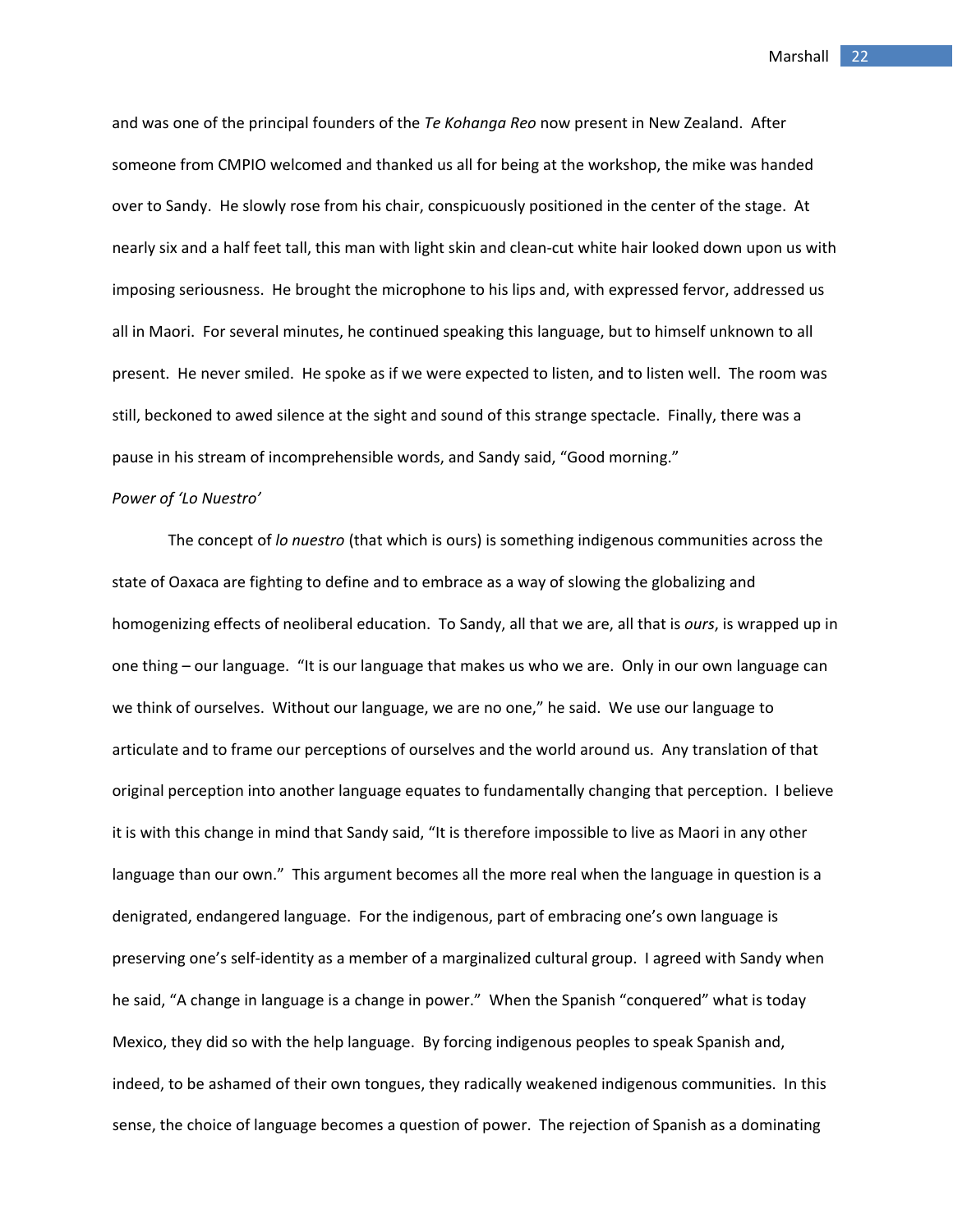language shifts some degree of power back towards indigenous communities, back towards

*comunalidad.*

| Láa'iny gue'et x:tée zhaybááa'.       | Profundidad en el cielo.                | Depth of the sky,                        |
|---------------------------------------|-----------------------------------------|------------------------------------------|
| Láa'iny gue'et x:tée gax:lyuh.        | Profundidad en la tierra.               | Depth of the earth.                      |
| Rse'ehuh nu'uh láa'iny snnyi'ihs uh.  | Significa que tu voz está en tus aguas. | It means your voice is in the waters.    |
| Raa bzilohoh rgwi'ih rih loh raa      | Tu mirada morena aún mira las           | Your brown gaze still sweeps the stars.  |
| ballguih.                             | estrellas.                              | It means you can sing and whistle with   |
| Nih rní'ih a zaa'lle'eh gùa'll uh     | Significa que puedes cantar             | the green leaves of time                 |
| chu'uh atyée'pyu cwáan raa bdahg      | y chiflar con hojas verdes              | the song of Llano de las Avispas,        |
| ngáa'ah x:tée' tye'eemm.              | del tiempo.                             | Tilantongo.                              |
| Raa gahll rúa'll x:tée gax:lyuh x:tée | La canción del Llano de las Avispas,    | Your voice hushed and profaned by        |
| raa btyee'p,                          | Tilantongo.                             | ethnocentric minds                       |
| Gax:lyuh x:teen yuhuh nga`as.         | Tu voz callada y profanada              | Resurges from the depths of the sea.     |
| Nyée'c zhíí rgue'eh rse'ehu           | por mentes etnocidas                    | It spews from the depths of your soil of |
| nyée'cpa'ag argue'eh gue'ehcy zhíi    | resurge de la profundidad del mar.      | red earth,                               |
| guhny                                 | Resurge de la profundidad de tus        | sands carved by time,                    |
| Láa'iny gue'et x.tée nnyi'sdóo'       | suelos de tierra roja.                  | newly moistened by the vapor of          |
| rbée'eh uh nih ruhny uh.              | Arenas talladas por el tiempo,          | wisdom from your elders,                 |
| Láa'iny que'et x:tée raa gyu'uhzh     | nuevamente humedecidas                  | Elders who long not to die alone         |
| xniga rdi'caa'ih                      | por el vaho de la sabiduría de tus      | in the sanctuary of the abyss.           |
| X:tée raa gyu'uh gyíi'u.              | ancianos                                | The sun is rising, it smiles.            |
| Gyu'uhzh nih be'iny za'c tye'eemm     | ancianos que ansían no morir de         | The celebration of words is beginning.   |
| nco'ohpy steeby                       | soledad                                 |                                          |
| pahr ra' wbwaa x:tée'rá banguual      | en el resquicio del vacío.              |                                          |
| nih ndann                             | El sol está saliendo, sonríe.           |                                          |
| que'ity arcastiaraab gahty raab       | La fiesta de la palabra está llegando.  |                                          |
| te'ybsraab                            |                                         |                                          |
| láa'iny dáa'ts bi'chi'ih              |                                         |                                          |
| Cadya loh wbwihzh, bzhiez cwáan       |                                         |                                          |
| náa'.                                 |                                         |                                          |
| Zezehnny lohnih x:tée raa dìi'zh.     |                                         |                                          |

"Llano de las Avispas" originally written in Zapoteco and translated into Spanish by Florentino López Gutiérrez. I have *provided the English translation.*

One of the reasons for reclaiming indigenous languages is to fortify those languages and their accompanying cultures, but an equally important element is the progress children can make when they learn to conceive of their world using the words of their own culture. According to Sandy, "Our language is the fastest way and the best way for us to learn and to stay in school. Sure we want our language to survive, but the most exciting thing is that our children excel in school with our own language." He boasts that when Maori children are taught in Maori, they are the best students in the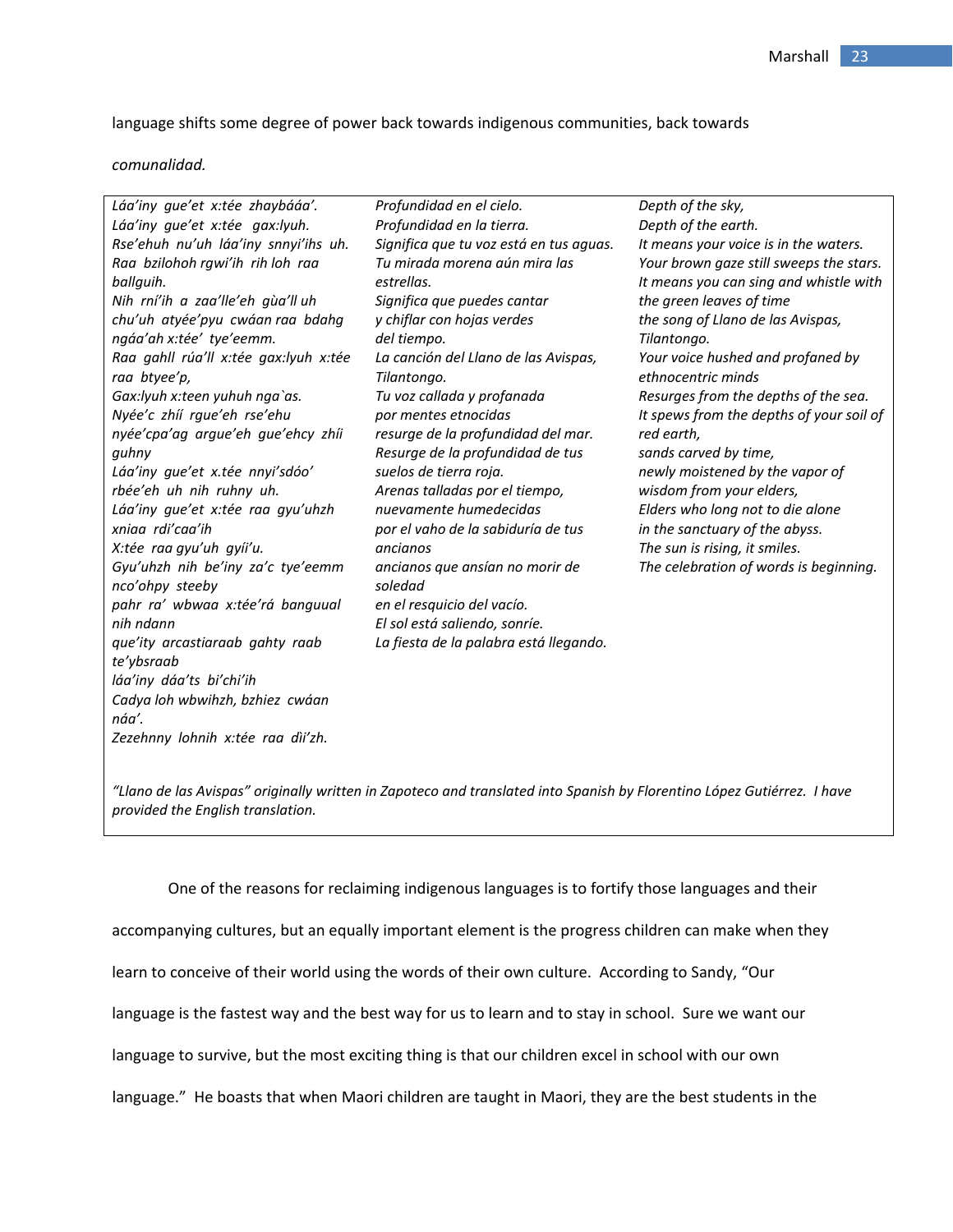school. This is because they can make connections between what they are learning in the classroom and the realities they live in their own communities.

Sandy could not stress enough the importance of the community-student relationship and its effect on academic performance. He told a brief anecdote about a time when he invited a conservative congressman to visit one of the Maori language nests. After observing the teachers and students there, the congressman's only comment was, "We should build more language nests because they are cheaper than prisons." Although slightly insulted, Sandy could see the politician's rationale. The community bond fostered by the nurturing of a communal language is powerful enough to make kids think twice about leaving school early for a life of crime, as many Maori youth have done in the past two decades. Creating that link is crucial to helping Maori youth grow up to be more viable contributors to both Maori and New Zealand societies alike.

## *A Nest of Comunalidad*

Once a community decides collectively that it wants a *nido de lengua*, it must meticulously plan out how it will be built. Sandy describes the process using a motorcar metaphor:

"Making a *nido de lengua* is like choosing a good motorcar. If you want to go somewhere with your language, only you can choose the vehicle. You want a motorcar that is going to last, that is safe, and that is going to take you where you want to go. The first task is for you to design your own car. Don't rush. Try out several vehicles – some are good, some are bad. Talk to lots of different kinds of people who have different opinions about how one should function. When you have finished choosing, there are some other things you have to do. Prepare yourself to answer why a municipality should support the running of your vehicle. Then you have to be like a good car salesman, just make sure not to lie about the nature of your car. Some people in power are afraid to ride in any vehicle other than their own. You need to invite those people in power to come and ride in your vehicle of language, but be prepared. Do you have a good driver? Will the children be safely secured? When you turn on the radio, will you have music playing that is popular in the community? Do you regularly check the quality of your engine and of all the other parts? Are you driving in the right direction? Are you using the right signals? Are you going too fast or too slow? So when you have chosen your vehicle of language, you invite those in power to go for a ride. Only if you can offer a vehicle of strength, security, and quality will they want to come along for the ride."

Several important points are illuminated by this metaphor. The first is the need to garner community

support for the project. In Oaxacan indigenous culture, that means holding assemblies that include all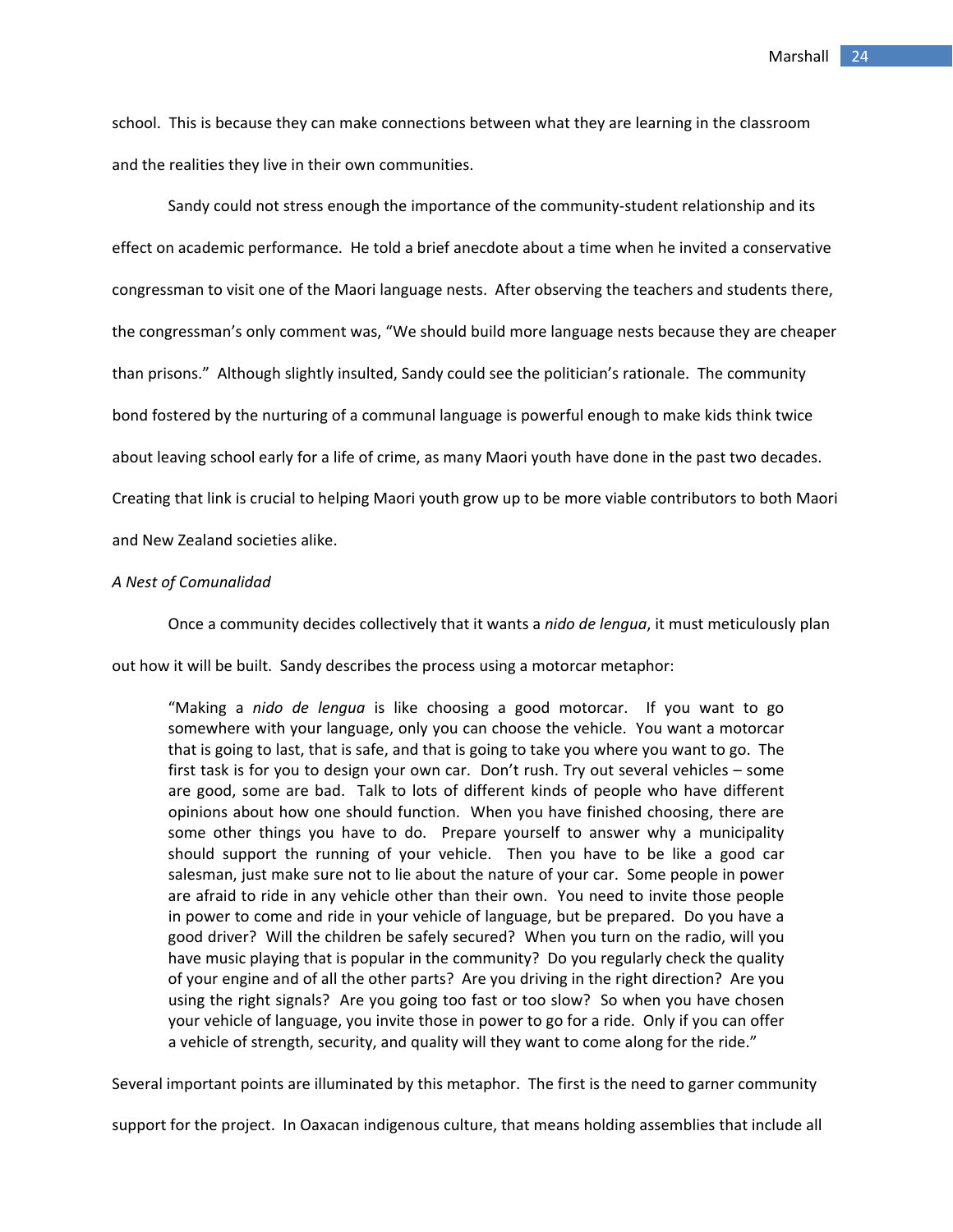major leaders within the community and, of course, the community members themselves. Teachers in the community make up an important potential source of support, because they posses valuable educational skills that could facilitate the design and implementation of the *nido de lengua*. After gaining community support, the next step is to make an authentic plan that details exactly how the *nido de lengua* will work. This plan should be a collective vision made by the entire community, not by any small group of individuals. As a community, all must commit to this vision and make it a priority in their daily lives, which means making a conscious decision to using the native language as much as possible. In his presentation, Sandy said, "The language of the home is just as important as the language of the schools." He later echoed this sentiment in our interview, saying that for the first five years of a child's life, the real *nido de lengua* happens at home. After those first five years, however, the child still needs to be surrounded by the language and should continue developing it the rest of his or her life. He shared four guiding principles to summarize his advice:

- 1. You cannot live your life in someone else's language.
- 2. If you want to own and keep your language, you have to keep all of it.
- 3. A life‐long commitment to learning is needed.
- 4. The language of learning will be their language of life.

## *Challenges in Mexico*

The task of trying to revitalize a dying language is nothing easy. It requires much time and commitment from entire communities. One considerable issue is the degree of language loss in some of the communities. Many indigenous pueblos have fewer than 20 living people that still speak their maternal language. One could (and should) reason that this fact simply makes the argument to begin *nidos de lengua* all the more compelling, but when the overwhelming majority of people in the community cannot speak the language, its value as a means of communication decreases. Some question whether it is worth it if no one really uses it anyways. Another problem is the stigma associated with using an indigenous language. I heard many men and women at the workshop say their fellow community members were simply embarrassed to speak the language anymore. Today's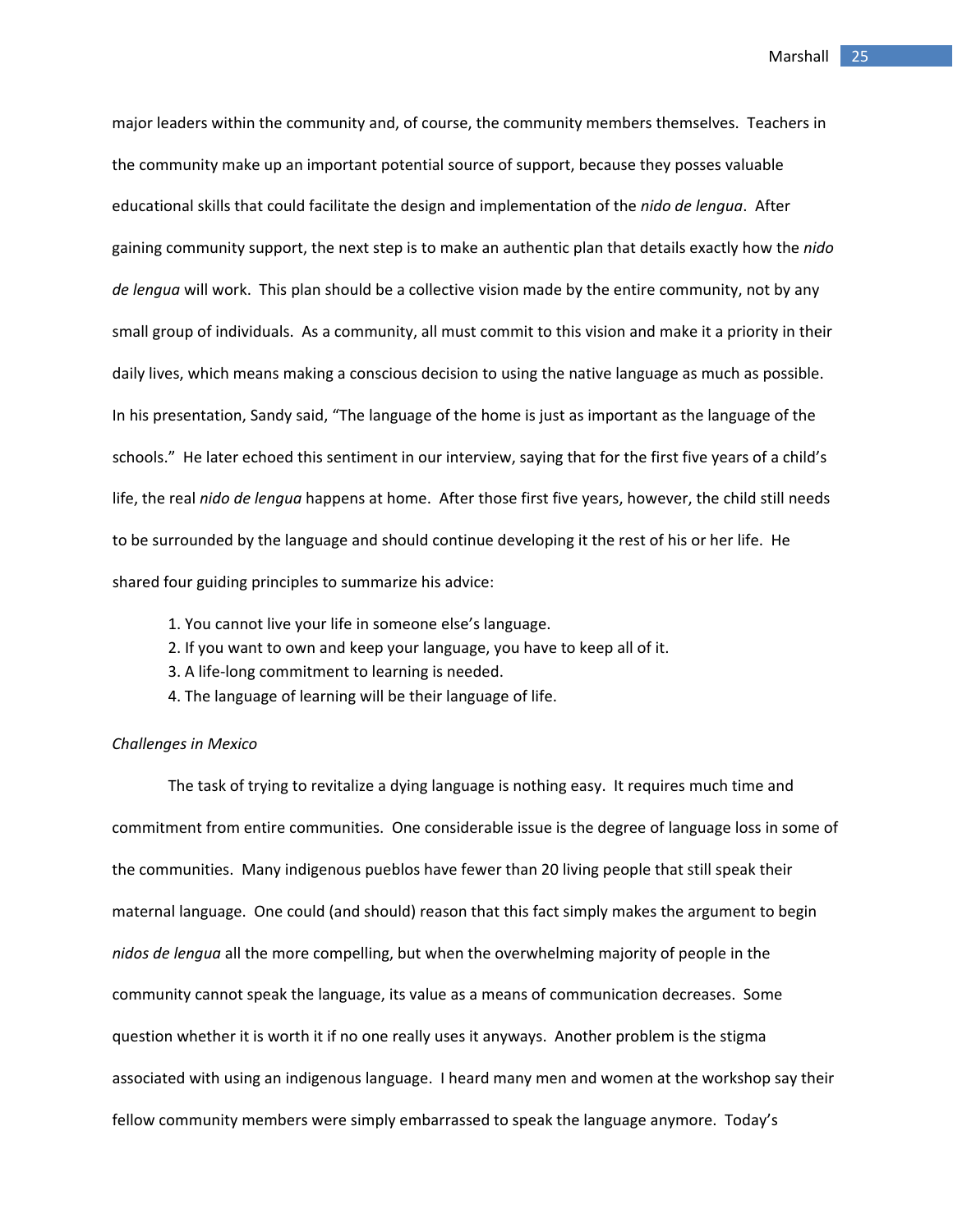pressures have made Spanish a more socially acceptable language. The first challenge to overcome, then, is convincing communities that their language is worth saving in the first place.

The potential for reclaiming indigenous languages is certainly real, but communities seeking to create a successful *nido de lengua* must overcome some daunting challenges, including the negative impact of migration and a bureaucratic, centralized educational system. One of the biggest obstacles to preserving an indigenous language is migration. In the past, those migrating from indigenous communities were likely to be fluent in their own language before leaving. As the rate of migration out of the communities increased, the number of native speakers there subsequently decreased. The next generation of indigenous youth grew up surrounded by fewer native speakers, a trend that continued to grow worse with each proceeding generation. Today, when young indigenous migrants leave their communities to find better education or jobs, many posses only a rudimentary understanding of their own language or none at all. They leave behind the only culture that could have further nurtured the development of that language, and, willingly or reluctantly, they adapt to the language of their new surroundings. If and when they return to their home community, they will bring with them a new perspective on what language they believe will serve them best. In an overwhelming majority of cases, that language is anything but their maternal one. As the population of returned migrants grows within the community, a priority once placed on preserving the indigenous language changes due to a perceived need to learn another that will better serve them outside of the community. For this reason, a migrant's return can be just as linguistically harmful as his or her departure.

Spanish and English are the two most prevalent languages of power in Oaxaca. That is to say, they are the two most valued languages in terms of what perceived connection they have with a higher socioeconomic status. Theoretically, learning English can help a Mexican find a better job once they reach the United States, and the same is true of Spanish for a young indigenous boy or girl who dreams of moving to a city one day. Given the perceived power of these two languages, it is interesting that some communities have rejected their own languages not for Spanish or English but for another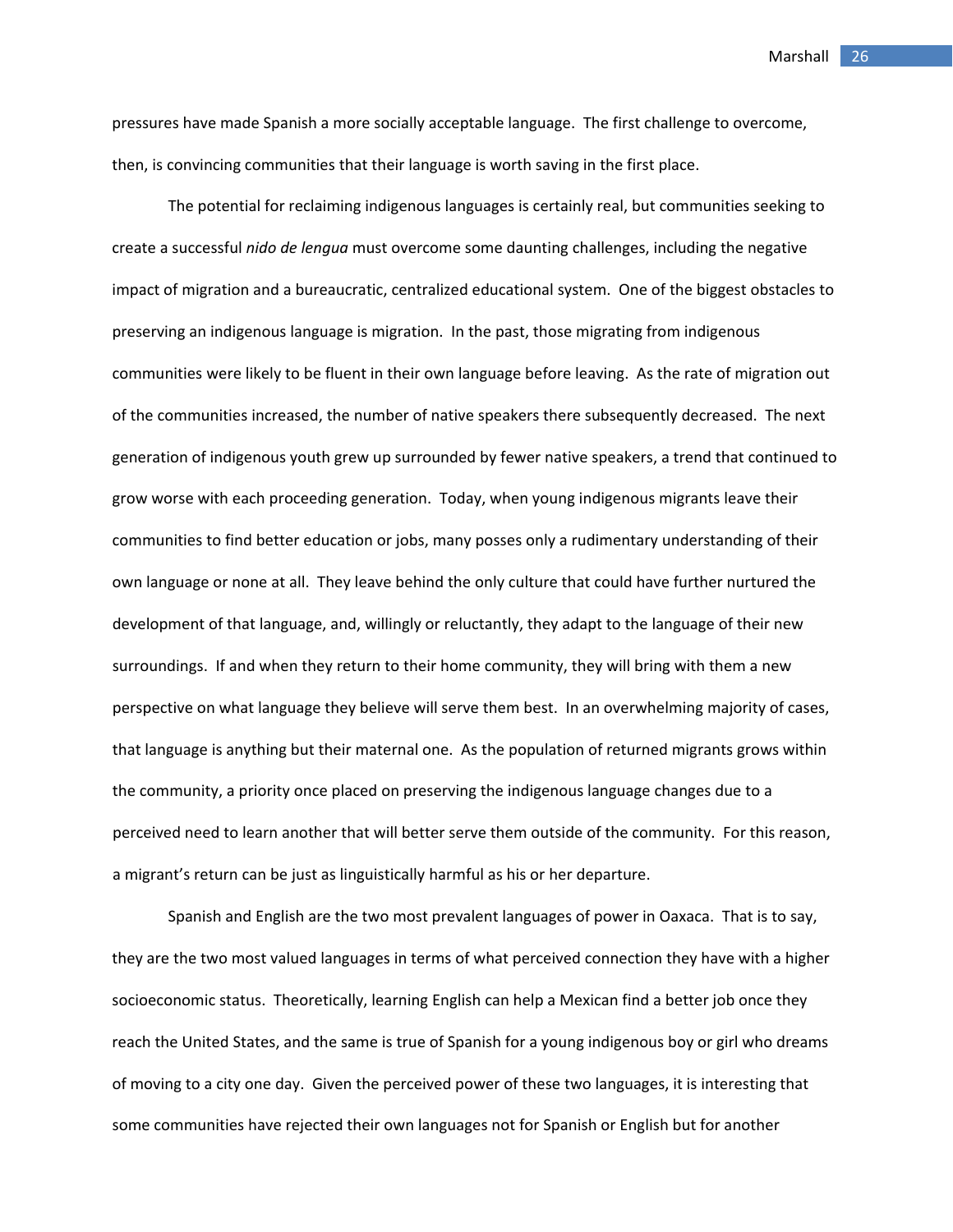*indigenous* language. One man at the workshop shared with everyone what is happening in his community. "In my community, our language is Zoque. They say that in all the communities, there are only 800 surviving speakers left. Our problem is not only migration but attitude as well. The people in my community would rather speak Zapoteco than Zoque. The languages are very similar, and Zapoteco has more prestige. What can be done?" It would seem, then, that the situation in Oaxaca is much more complex than the one in New Zealand, where language choice is binary. Here, pressures to conform to another language are more multi‐dimensional.

Another, perhaps more serious challenge is the current Mexican education system. As explained throughout this paper, the education system as it stands today in Mexico is a bureaucratic monster that neglects the value of *comunalidad*. Because the SEP still maintains such great control over education, including the power to decide what curricula and course materials will be used, it may be difficult for an indigenous community to try to integrate the *nidos de lengua* into schools. One young indigenous woman stood up in the middle of the workshop and asked Sandy in a loud voice, "How did you get the *nidos de lengua* into your schools in New Zealand? Here it would be very difficult." Sandy, seemingly confident and impassioned, advised those at the workshop to bond together, to go to the director of a school, and to make a collective demand to change what was being taught. As people listened to his suggestion, I saw looks of skepticism jump from one face to another. Some people simply shook their heads, as if to say, *you obviously don't know how things work in this country*.

#### **The Benefit of Government**

"In five to ten years, where will your language be? It's not the government that should decide that answer," Sandy said as he addressed the crowd. "If we wait for the government, nothing will happen." He was right. If a community shares a dream of revitalizing their language, they will have to take the first steps alone. They will have to decide by themselves and plan by themselves, but they have not and will not make it happen by themselves. These communities have had CMPIO guiding them every step of the way. CMPIO brought these communities together at the first *nidos de lengua*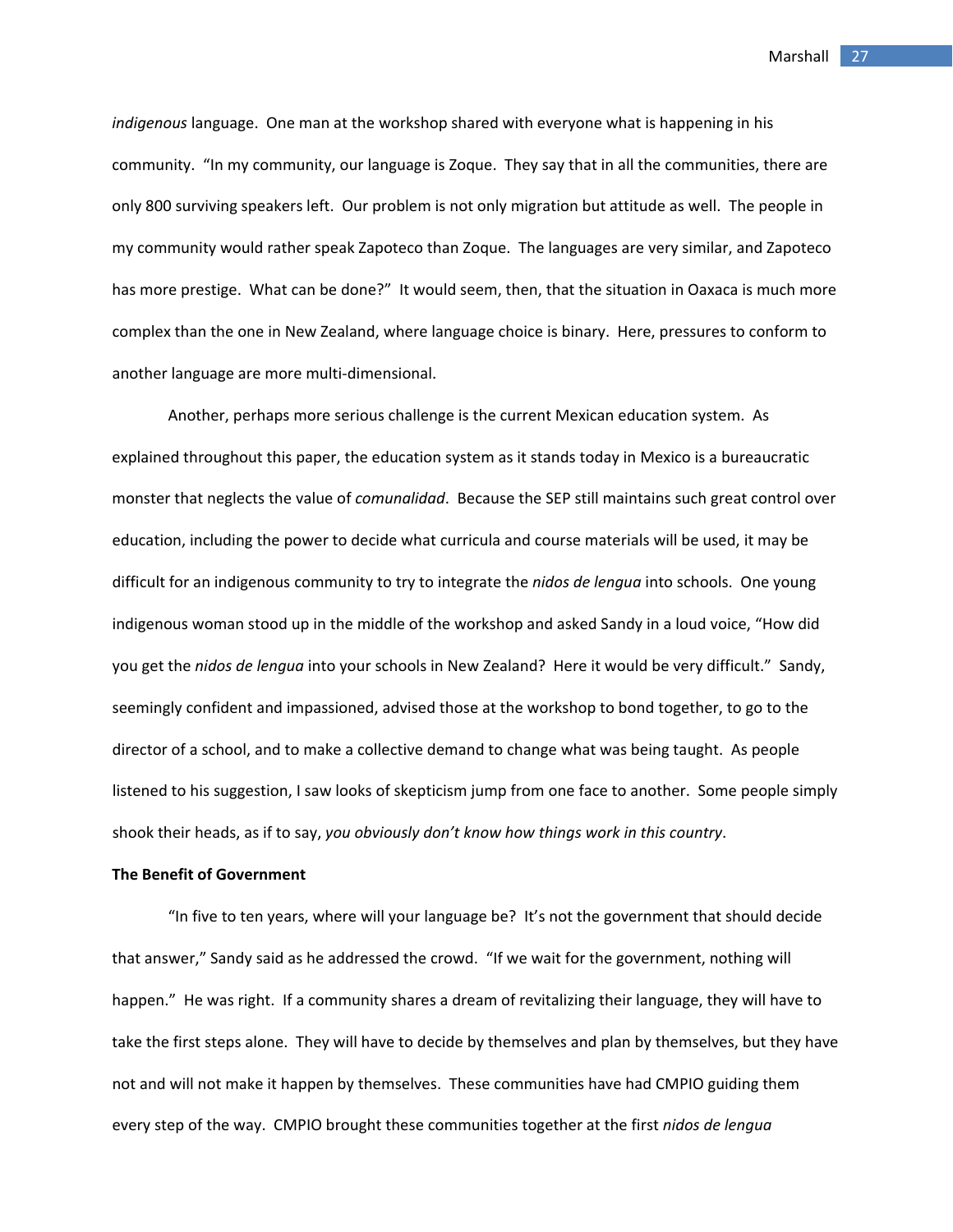workshop about 6 months ago and have done so two times since. It was CMPIO who brought Sandy all the way to Oaxaca to help guide the process, and it was CMPIO who paid the pedagogues to observe and critique each *nido de lengua*. From where does CMPIO get the resources to do all this? The government. It is true that CMPIO has used some outside grant money to kick‐start the project, but all of CMPIO's employees, the very people steering the project, are still under the payroll of the IEEPO, a government institution. And just as CMPIO has been absolutely critical in getting these *nidos de lengua* started, they will be just as needed in integrating them into the schools. The schools in each of these communities fall under CMPIO's jurisdiction as a *jefatura* to the IEEPO. CMPIO will inevitably use this government‐derived influence to help pressure school directors and teachers to change. In short, it is CMPIO's double identity as both grassroots and government that makes the *nidos de lengua* feasible.

## 4. CURSO DE INDUCCIÓN PARA LOS DOCENTES

At eight in the morning, we got out of the truck. The sight of the quaint pueblo was a welcomed relief after a trip that lasted more than eight hours. Upon arriving, a group of five turkeys greeted us with abrupt, synchronized squabbling. The air was cool - I could see the air leave my mouth. We were surrounded by green hills covered by trees and shrubs. Twenty meters from the truck, a woman was washing clothes outside of her thatched hut. I stood watching with no idea what the day had in store.

We had arrived at Arroyo Plátano, a small village situated in the Municipality of San Juan Lalana in northwestern Oaxaca. Three hundred sixty people call it home. I travelled to Arroyo Plátano with Gustavo and Cuauhtémoc García Sandoval, a worker at CMPIO like Gustavo, to observe an indigenous teachers' conference. Gathered at the only school in the pueblo, the *Escuela Primaria Bilingüe Ignacio Zaragoza,* we sat with twenty‐one teachers from three other bilingual schools located in Santiago Jocotepec, Cerro Caliente, and El Porvenir. The school, a mere three buildings, employed only four teachers. In a small classroom with somber green walls, the conference began.

Maestro Pablo, the director of the school in Arroyo Plátano, stood up and welcomed us with much care. He briefly explained that this conference would be an opportunity for teachers to share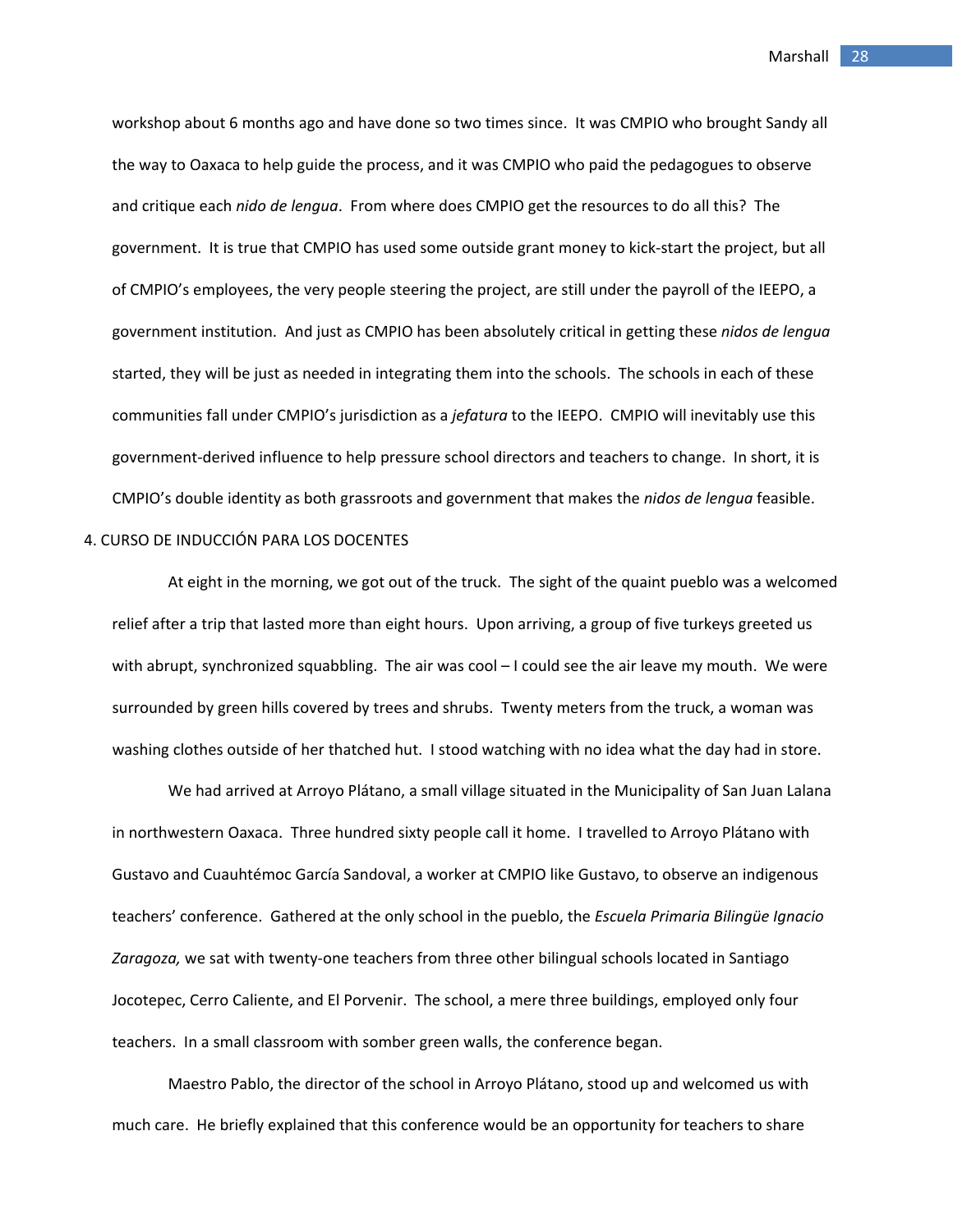their own classroom experiences and to communicate new ideas about how to improve teaching methods. Pablo stopped talking and, with a wave of his hand, offered up the floor. One of the teachers from Arroyo Plátano quietly shuffled to the front and began to describe how he runs his first grade class. From his perspective, the objective of bilingual education is "to develop in students the ability to understand and comprehend the significance of words that are based in their community in order for them to then begin reading and writing a second language." For that reason, he taught his students vocabulary words that are frequently used in Arroyo Plátano – *arroz, frijoles, atole,* etc. As he walked through some of his course plans, I noticed that each one included some mention of corn or one of its derivatives. In fact, the next few teachers who presented seemed to be teaching the exact same thematic material, even though they each taught at different schools and at different grade levels.

During our lunch break, I sat with a teacher named Cecilia, who had been a preschool teacher for eleven years. When I asked her why everybody seemed to be teaching such similar subject matter, she explained, "The schools seem very alike because we are a collective of teachers, and we decide together what we are going to teach." She said the teachers gather for conferences like this one once or twice each month to design course plans that will fold federally‐mandated subject matter into a broader theme based on *comunalidad.* This month it was corn, but in the past they have also incorporated such themes as local animal and plant life, local foods, traditional customs, and the history of the Chinanteco people. In this way, they bring the local knowledge of the community into the formal education of their classrooms. As they work together with a philosophy so deeply rooted in *comunalidad,* they revitalize their own culture without completely rejecting the confines of the federal educational system by which they are employed.

CMPIO has worked hard to train these teachers to care so much about *comunalidad.* As mentioned in chapter 1, the Pedagogical Movement has launched a project to develop communityconscious teachers through a one‐year experiential crash course. In the summer of 2006, 52 soon‐to‐be teachers were selected in many of CMPIO's 24 school zones to participate in the *Curso de Inducción para*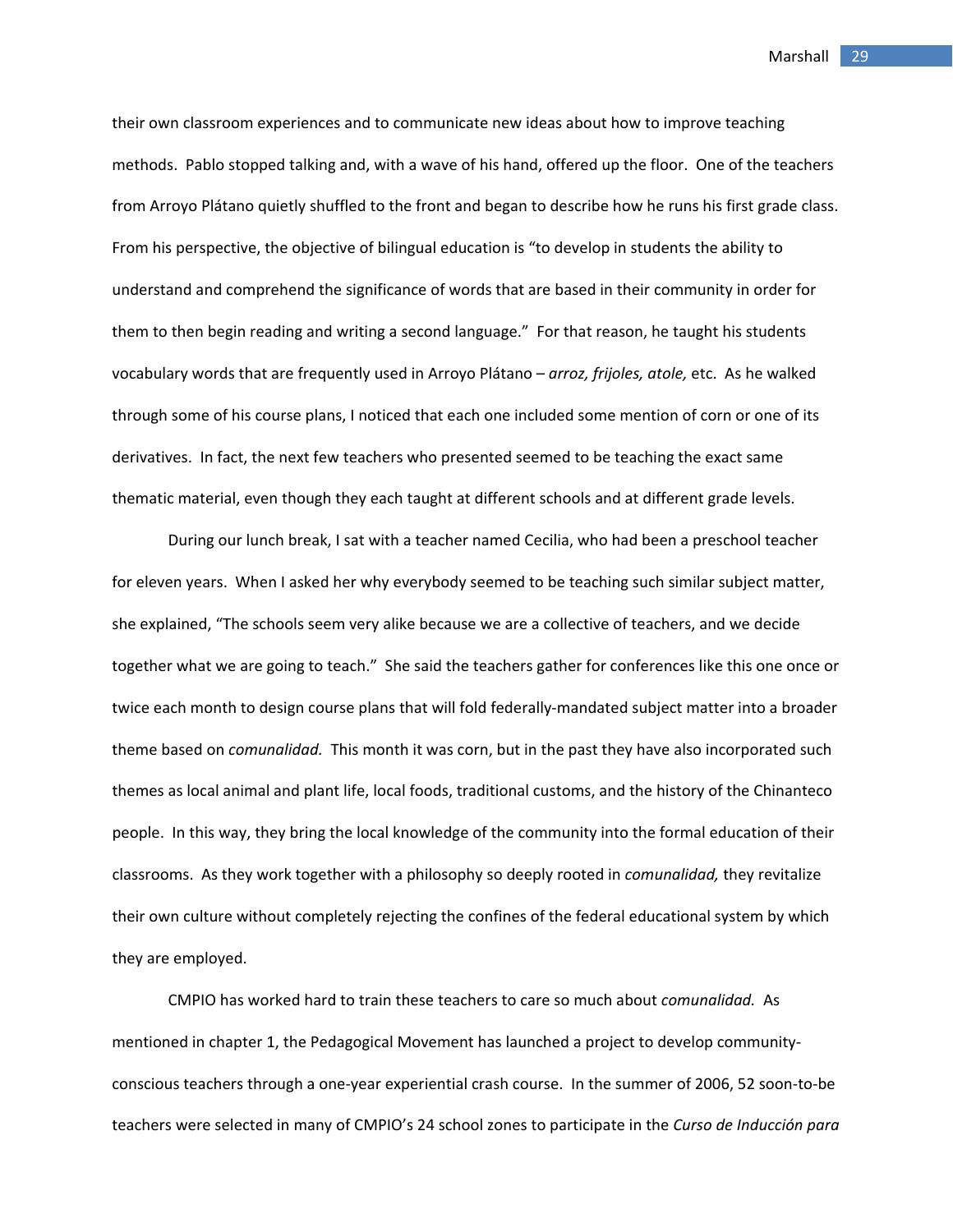*los Docentes* (Induction Course for Teachers). For one month, these young indigenous men and women participated in an intensive training course on how to be effective teachers in bilingual education. They learned how to make a course plan that would not only meet federal curricular requirements but that would also address the subject matter important to their own communities. After the training period, the teachers jumped right into teaching. Half a year later, here were Gustavo and Cuauhtémoc to check on their progress.

It seemed as though they had made many advances. They had found a way to correlate what the state wanted them to teach with what was best for the community, and had done so in accordance with their own customary *asembleas*. They were proud of the conscious sensitivity they had developed in themselves and in their students towards the needs of their own communities. Many complained of a lack of time and resources, but from where I sat in that stuffy room, the quality of their handmade didactic materials was so high that it seemed like they had taken all the time in the world to make them. No, they were not fancy PowerPoint presentations or even glossy textbooks, but every piece of construction paper and every line of Crayola marker that made up their thread‐bound books exuded the values of their community.

These teachers are the frontline in a battle against government‐imposed education, but the very weapons they use against it (community‐based course materials) were paid for by the enemy. I applaud them for making their own textbooks, but if they plan to publish them to make them more accessible to other Chinanteco communities (as they hope to do), they will have to get government funding first. Yet again, the government has played a role in teachers' abilities to reclaim *comunalidad.* CMPIO has enjoyed a very close relationship with these teachers and schools purely through its connection to the IEEPO, because these schools are all part of CMPIO's *jefatura* jurisdiction. The very building we met in was paid for by the IEEPO. The IEEPO's funding made it possible for these young men and women to be teachers in the first place. The IEEPO even paid for the very gas and truck that brought us to Arroyo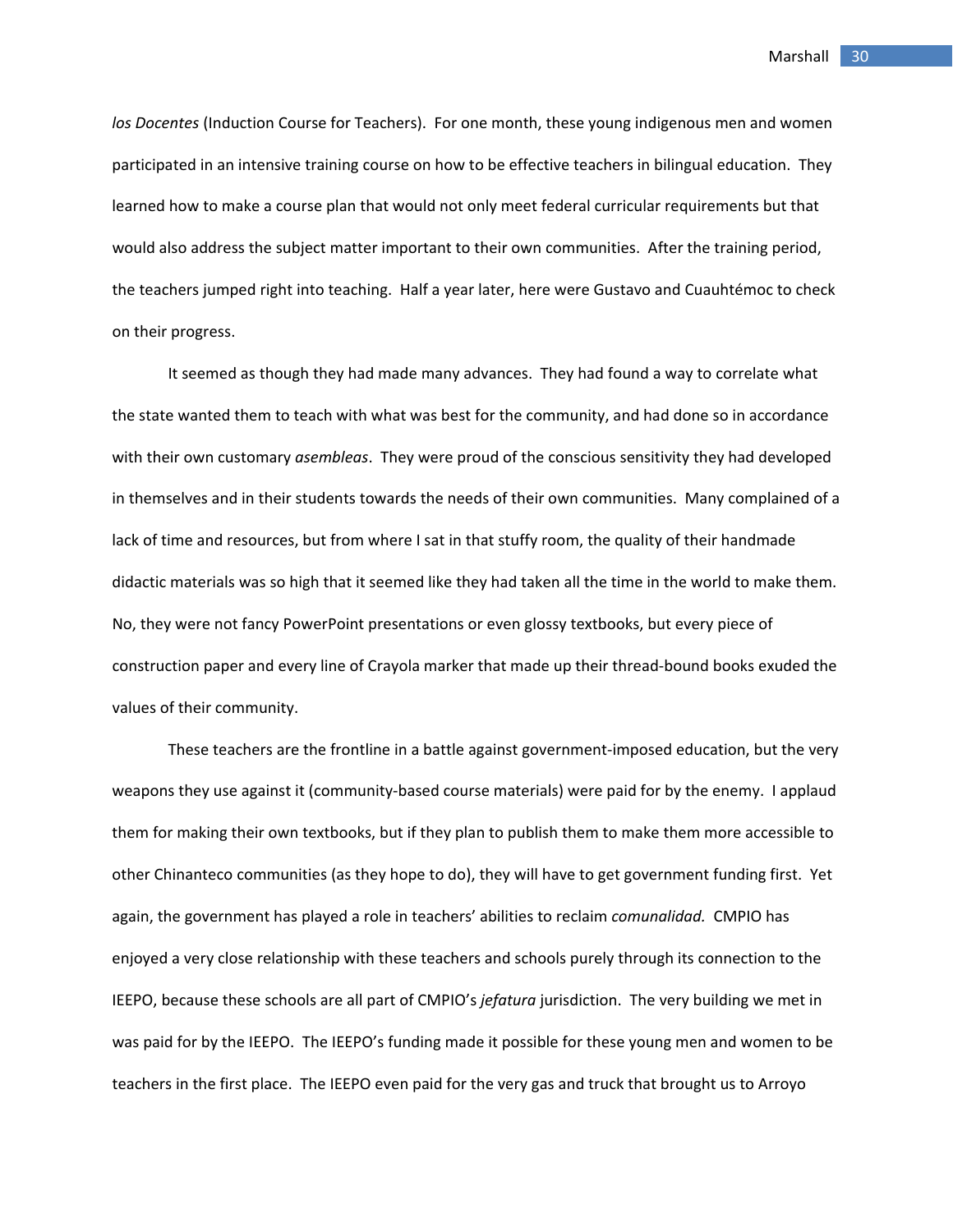Plátano. I do not want to discount all the time and effort these teachers have contributed to improving the education of their students, but they are working from a platform provided by the government.

## 5. CONCLUSION

For most indigenous communities throughout the state of Oaxaca, the institution of education has represented a repressive, homogenizing force for centuries. Ideally, indigenous Oaxacans could just throw away this institutionalized education and construct a new education system based on their own needs. This new indigenous school system would be fully grounded in *comunalidad*. That is to say, the unique culture of each community would serve as the foundation for all aspects of their education. The daily activities of each school would reflect those of the community – *tequio*, *fiestas*, and collaborative decision‐making. Instruction would be given in the language native to those who live there. If new technology were introduced into the classrooms, it would be used constructively to fortify students' understanding of their own cultural realities. Above all, teachers, parents, and students would collectively reflect on their system of education and regularly look for ways to make it better. The quality of a student's education would be judged not by test scores but by how well that student is able to live in and contribute to the community after finishing school. The development of useful skills and a firm understanding of one's own community would be the mark of success, not a diploma. All of these reforms would be made possible if only communities would completely and totally reject the current education system and create their own. But they can't.

In rural indigenous communities without roads, without running water, indeed, without any well‐built infrastructure, a lack of financial resources stands as *the* insurmountable obstacle. It is lamentable that it all comes down to money, but even opposition groups like the Zapatistas have relied on international financial support to keep their resistance afloat. There is no chance for small indigenous communities in the marginalized regions of Oaxaca to garner that kind of international attention. In order for well‐equipped schools to ever be a reality for Oaxacan indigenous children, these communities would need an amount of funds that they just do not have. In my mind, the possibilities of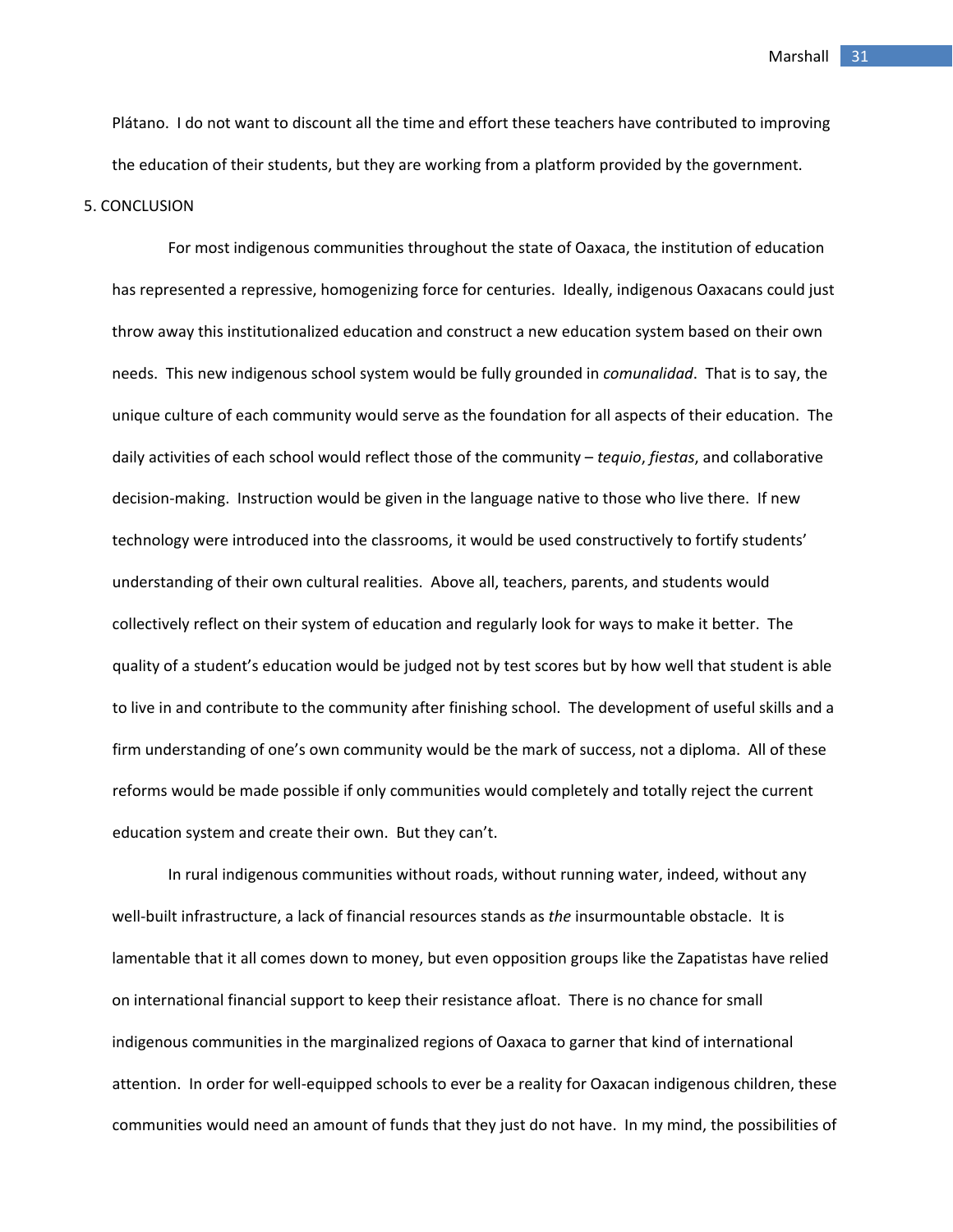community‐led education are most strongly constrained by the check teachers and school directors receive every 15 days by the IEEPO. Without that money, however, most indigenous communities would not be able to support any kind of formal education.

Again, a complete rejection of a state-imposed education system should be considered the ultimate step towards reclaiming *comunalidad,* but that is not a step most Oaxacan indigenous communities are prepared to take at this time. Therefore, the next best alternative is to find a way to remain within the federal education system, but without stripping education of its communal roots. That is what CMPIO can offer. Although CMPIO does not aim to create a new education system altogether, it tries to use the old system in a more productive way. In other words, instead of imposing education on a community, CMPIO works to impose a community on education. It does this through its various projects, including the *nidos de lengua* and the *curso de inducción para los docentes*. These projects would not exist, however, without the financial backing of the State. Because CMPIO receives nearly all its funding from the government, it is its very intimacy with the system that makes its fight to change it even possible.

#### ACKNOWLEGEMENTS

CMPIO opened its doors to me for a full month and put up with what can only be described as my ignorance about how education really worked in Oaxaca. I would like to thank each of the members of the Coalition who kindly pulled up a seat and took time to explain their organization to me. I would particularly like to extend a special thanks to Gustavo, Fernando, Cuauhtémoc, and Paula, who were constantly looking out for me. A warm thanks also goes out to Lois Meyer, who shared her years of perspective with me. Above all, I would like to thank Benjamín Maldonado, who guided me through the process of writing this paper. He was more patient than I could have ever asked for.

As a small token of my appreciation for all that CMPIO taught me, not only about public education but about myself, I have designed a simple online blog that should help share with the world their unique and inspirational vision. The blog can be found at [www.CMPIO.blogspot.com.](http://www.cmpio.blogspot.com/)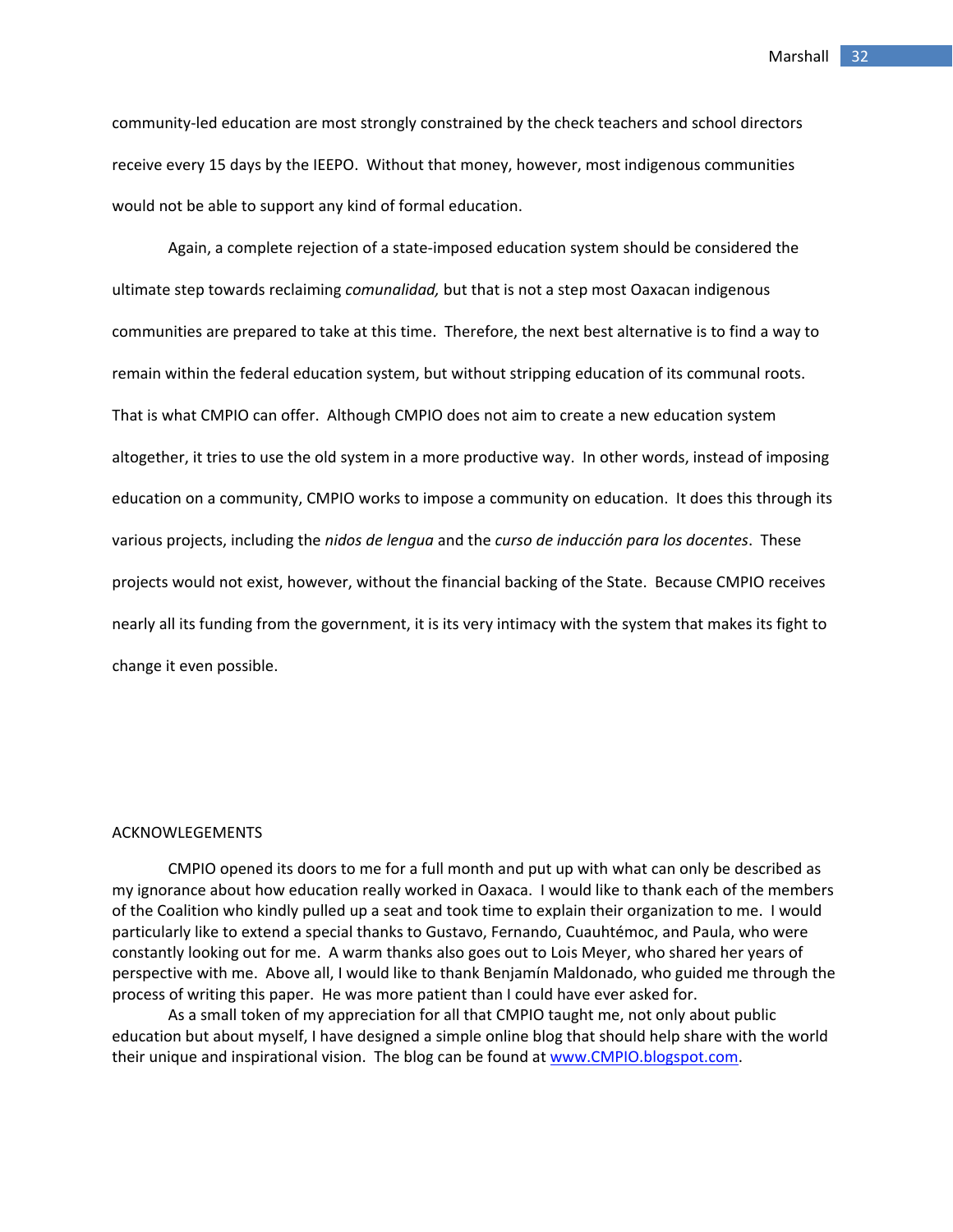## **REFERENCES**

<sup>i</sup> Freire, Paulo. (2000) Pedagogy of the Oppressed. New York: Continuum.

" Del Valle, Sonia. (2008) "Brillan talentos... por su ausencia." <u>El Imparcial</u>. El 10 de marzo.<br>"Torres R., Humberto. (2008) "Piden evitar que infantes dejen escuela para laborar. <u>El Imparcial</u>. El 17 de marzo.<br>"X Rosas

marzo.<br><sup>V</sup> Ruiz Jaimes, Eliza. (2008) "IEEPO no pagará los sueldos a la Secc. 59." Las Noticias. El 12 de marzo.

vi Maldonado, Benjamín. (2000) "Los indios en las aulas: dinámica de dominación y resistencia en Oaxaca." Centro

INAH Oaxaca. 11.<br><sup>vii</sup> Rendón, Juan José. (1992) Introducción al estudio y desarrollo de la resistencia india. Conferencia inaugural del<br>coloquio: Las formas de la Resistencia India a 500 Años, Oaxaca.

vili Maldonado, Benjamín. (2002)"Autonomía y comunalidad india. Enfoques y propuestas desde Oaxaca." Centro INAH Oaxaca, Secretaría de Asuntos Indígenas del Gobierno del Estado, Coalición de Maestros y Promotores

Indígenas de Oaxaca, and Centro de Encuentros y Diálogos Interculturales. 73.<br>
<sup>ix</sup> Ibid [72].<br>
<sup>\*</sup> Mejía, María Consuelo and Sergio Sarmiento. (1987) *La lucha indígena: un reto a la ortodoxia*. México: Siglo XXI.<br>
<sup>\*</sup> *S* 

Oaxaca.

<sup>xvii</sup> Maldonado, Benjamín. (2000) "Los indios en las aulas: dinámica de dominación y resistencia en Oaxaca." Centro<br>INAH Oaxaca. 95.

<sup>xviii</sup> Ibidem.<br><sup>xix</sup> Vásquez, Víctor Raúl Martínez. *(2004) La educación en Oaxaca.* Oaxaca: Universidad Autónoma Benito Juárez de Oaxaca.

xx "Ley de protección de los derechos de los niños, niñas y adolescentes para el estado de Oaxaca." H. Congreso del Estado de Oaxaca, LIX Legislatura 2004-2007. 4 de sept. 2006.<br><sup>xxi</sup> Ibid.<br><sup>xxii</sup> Maldonado, Benjamín and Lois Meyer. (2004) *Entre la normatividad y la comunidad. Experiencias educativas* 

innovadoras del Oaxaca indígena actual. Oaxaca: Instituto Estatal de Educación Pública de Oaxaca. 534<br><sup>xxili</sup> Coalición de los Maestros y Promotores Indígenas de Oaxaca. (2007) "Propuesta para la Construcción de los

Saberes Comunitarios de los Pueblos Originarios de Oaxaca." Foro Estatal: Multiculturalidad y Educación para la Diversidad. Retos de la Educación Indígena.<br><sup>xxiv</sup> Ibid.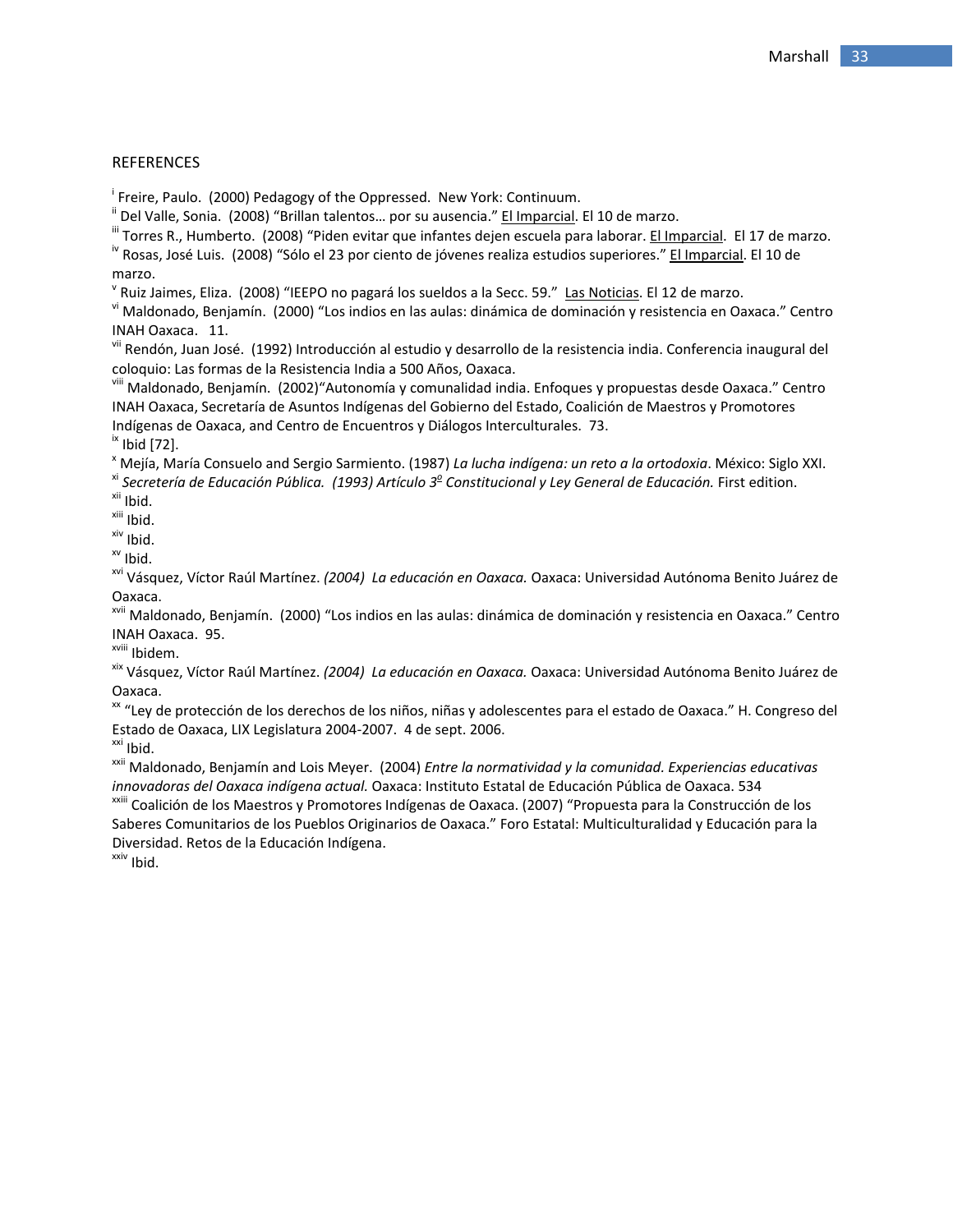#### BIBLIOGRAPHY

Coalición de los Maestros y Promotores Indígenas de Oaxaca. (2007) "Propuesta para la Construcción de los Saberes Comunitarios de los Pueblos Originarios de Oaxaca." Foro Estatal: Multiculturalidad y Educación para la Diversidad. Retos de la Educación Indígena.

Del Valle, Sonia. (2008) "Brillan talentos… por su ausencia." *El Imparcial*. El 10 de marzo.

Freire, Paulo. (2000) *Pedagogy of the Oppressed.* New York : Continuum*.*

"Ley de protección de los derechos de los niños, niñas y adolescentes para el estado de Oaxaca." (2006) H. Congreso del Estado de Oaxaca, LIX Legislatura 2004‐2007. 4 de Sept.

Maldonado, Benjamín. (2002) "Autonomía y comunalidad india. Enfoques y propuestas desde Oaxaca." Centro INAH Oaxaca, Secretaría de Asuntos Indígenas del Gobierno del Estado, Coalición de Maestros y Promotores Indígenas de Oaxaca, and Centro de Encuentros y Diálogos Interculturales.

Maldonado, Benjamín. (2000) "Los indios en las aulas: dinámica de dominación y resistencia en Oaxaca." Centro INAH Oaxaca.

Mejía, María Consuelo and Sergio Sarmiento. (1987) *La lucha indígena: un reto a la ortodoxia*. México: Siglo XXI.

Meyer, Lois and Maldonado, Benjamín. (2004) *Entre la normatividad y la comunidad. Experiencias educativas innovadoras del Oaxaca indígena actual.* Oaxaca: Instituto Estatal de Educación Pública de Oaxaca.

Rendón, Juan José. (1992) *Introducción al estudio y desarrollo de la resistencia india*. Conferencia inaugural del coloquio: Las formas de la Resistencia India a 500 Años, Oaxaca.

Rosas, José Luis. (2008) "Sólo el 23 por ciento de jóvenes realiza estudios superiores." *El Imparcial*. El 10 de marzo.

Ruiz Jaimes, Eliza. (2008) "IEEPO no pagará los sueldos a la Secc. 59." *Las Noticias*. El 12 de marzo.

*Secretaría de Educación Pública. (1993) Artículo 3o Constitucional y Ley General de Educación.* Primer edición.

Torres R., Humberto. (2008) "Piden evitar que infantes dejen escuela para laborar. *El Imparcial*. El 17 de marzo.

Vásquez, Víctor Raúl Martínez. *(2004) La educación en Oaxaca.* Oaxaca: Universidad Autónoma Benito Juárez de Oaxaca.

#### **Interviews:**

Formal: Eleanor García Sanchez, May 2, 2008, at CMPIO's office Gustavo Manzano Sosa, April 19, 2008, at CMPIO's office Dr. Lois Meyer, May 4, 2008, 7:30pm, at her home

Informal:

Dr. Alexander Stewart. May 2, 2008, at CMPIO's office. Dr. Benjamín Maldonado, April 14, 2008, in the truck on the way to downtown Oaxaca Maestra Cecilia, April 17, 2008, at the school in Arroyo Plátano Maestro Fernando Soberanes, May 3, 2008, in his car Cuauhtémoc García Sandoval, April 16, 2008, in the truck on the way to Arroyo Plátano